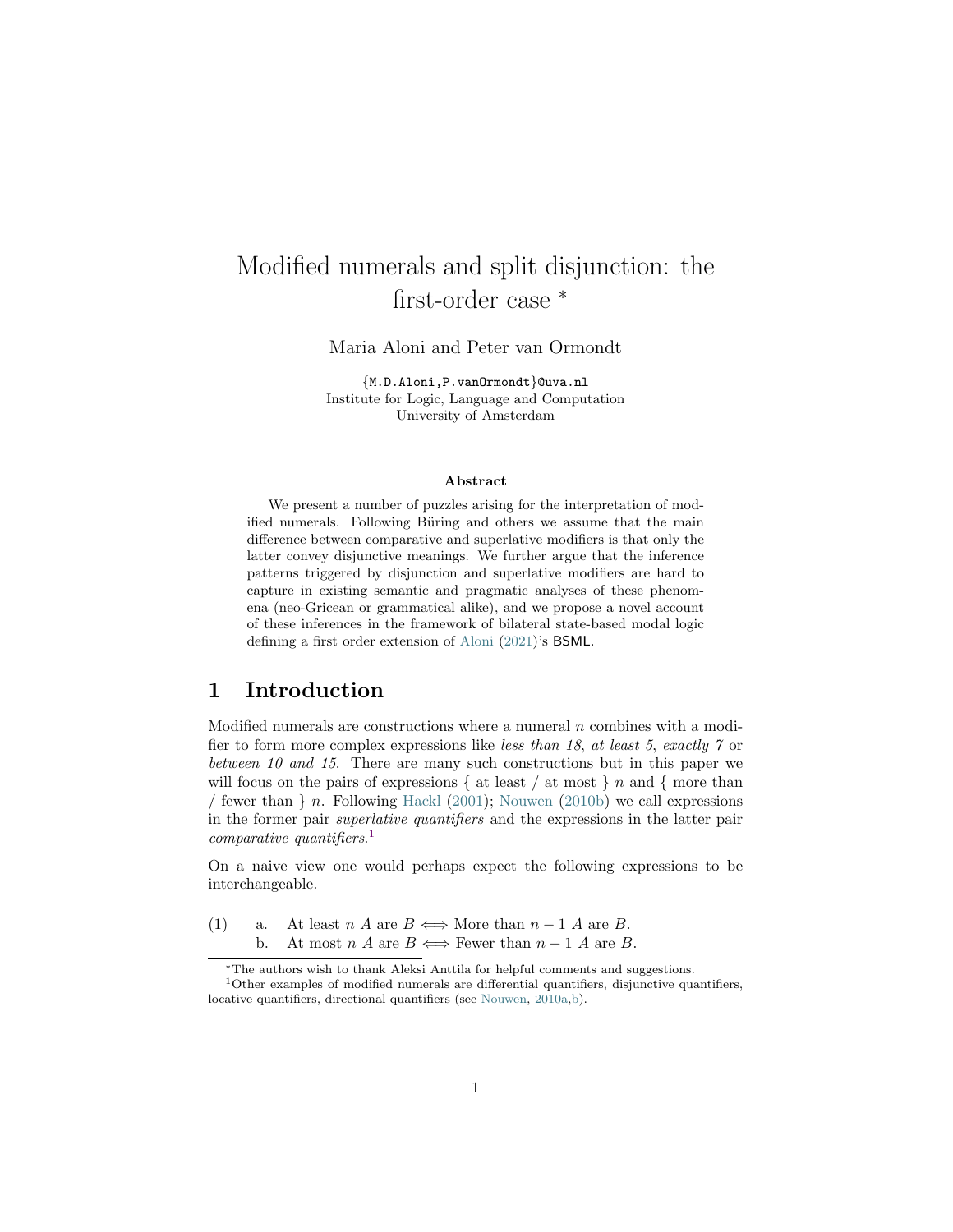<span id="page-1-3"></span>At least since [Geurts and Nouwen](#page-31-1) [\(2007\)](#page-31-1) it is clear that superlative and comparative quantifiers are in fact quite distinct. One of the observed differences is that superlative quantifiers generate ignorance effects, while comparative quantifiers do not [\(Nouwen,](#page-32-0)  $2010<sub>b</sub>$  $2010<sub>b</sub>$ ).<sup>2</sup>

- (2) a. At least/at most  $n \varphi \rightsquigarrow$  Speaker does not know how many  $\varphi$ 
	- b. More/fewer than  $n \varphi \nleftrightarrow$  Speaker does not know how many  $\varphi$

As an illustration consider the contrast between the following two sentences from [Blok](#page-29-1) [\(2019\)](#page-29-1):

<span id="page-1-1"></span>(3) a. ?I have at least three children. b. I have more than two children.

(3-a) is odd because it gives rise to the unlikely implication that the speaker doesn't know how many children she has. (3-b) instead implicates no such thing.

The same point can be made with the downward entailing quantifiers as in this following example from [Nouwen](#page-32-0) [\(2010b\)](#page-32-0):

- <span id="page-1-2"></span>(4) a. ?A hexagon has at most 10 sides.
	- b. A hexagon has fewer than 11 sides.

In the next section we will present three puzzles arising for the interpretation of modified numerals. Following Büring  $(2008)$ , we will show that these puzzles can be solved if we assume that superlative quantifiers convey disjunctive meanings, while comparative ones do not. The crucial observation is that disjunctions and superlative modifiers generate the same inferences. Büring proposed to derive these inferences as Gricean conversational implicatures [\(Grice,](#page-31-2) [1975,](#page-31-2) [1989\)](#page-31-3). Neo-Gricean [\(Sauerland,](#page-32-2) [2004\)](#page-32-2) as well as grammatical accounts of implicatures [\(Chierchia,](#page-29-3) [2004;](#page-29-3) [Chierchia et al.,](#page-30-0) [2012;](#page-30-0) [Fox,](#page-31-4) [2007\)](#page-31-4), however, have difficulties in accounting for the whole range of inference patterns (Crnic̆ et al., [2015;](#page-30-1) [Kennedy,](#page-32-3) [2015;](#page-32-3) [Schwarz,](#page-32-4) [2013,](#page-32-4) [2016\)](#page-32-5). We will instead propose an account using the logic of pragmatic enrichment presented in [\(Aloni,](#page-29-0) [2021\)](#page-29-0). The main difference with traditional grammatical or neo-Gricean approaches is that on Aloni's view such pragmatic inferences neither follow from some grammatical operation nor are the result of (complex) reasoning based on alternative expressions speakers could have used, but rather are a direct consequence of something else speakers do in conversation: when interpreting a sentence they create pictures of the world

<span id="page-1-0"></span><sup>2</sup>[Westera and Brasoveanu](#page-33-0) [\(2014\)](#page-33-0) challenged this generalisation. On their view, both superlative and comparative modifiers can generate ignorance inferences and whether they do depends on the question under discussion (QUD). [Cremers et al.](#page-30-2) [\(2019\)](#page-30-2) however experimentally attested that precise knowledge negatively affects the acceptability of superlative modifiers more than the acceptability of comparative ones across all QUD types.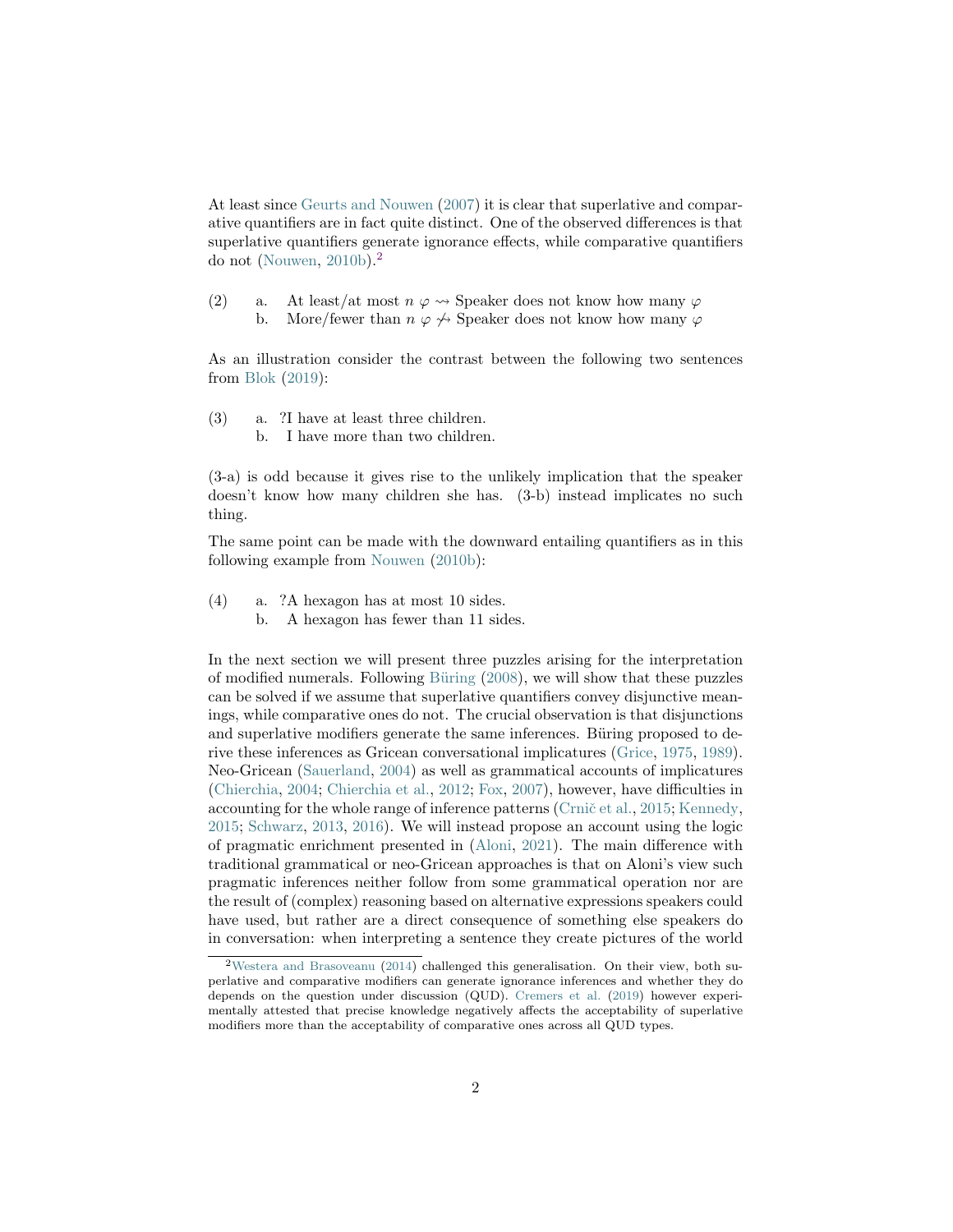<span id="page-2-2"></span>and by doing so they favour vivid and concrete representations systematically neglecting empty configurations. Let us refer to this as the neglect zero assumption. [Aloni](#page-29-0) [\(2021\)](#page-29-0) showed that free choice [\(Kamp,](#page-31-5) [1974;](#page-31-5) [Zimmermann,](#page-33-1) [2000\)](#page-33-1) and related inferences directly follow from *neglect zero*. Her analysis is implemented in a bilateral state-based modal logic (BSML) modelling assertion and rejection conditions rather than truth. In this paper we will present a first order version of BSML, a quantified bilateral state-based modal logic (QBSML), and apply it to explain modified numerals and the puzzles their interpretation gives rise to.

# <span id="page-2-1"></span>2 Puzzles

### 2.1 Ignorance

Superlative and comparative quantifiers contrast in interesting ways with each other and with bare numerals in the inferences that they generate. Bare numerals generate exact quantity inferences, superlative modifiers ignorance infer-ences, comparative modifiers neither of the two:<sup>[3](#page-2-0)</sup>

| (5) | The band has three players          | $\rightsquigarrow$ exactly three |
|-----|-------------------------------------|----------------------------------|
| (6) | The band has at least three players | $\rightsquigarrow$ ignorance     |
| (7) | The band has more than two players  | $\rightsquigarrow$ neither       |

The first challenge for semantic theory is to explain why these different effects are generated given that the determiners "n", "more than  $(n-1)$ " and "at least  $n$ " are assumed to have the same denotation in standard generalised quantifier theory [\(Barwise and Cooper,](#page-29-4) [1981\)](#page-29-4):

(8)  $n /$  at least  $n /$  more than  $(n - 1) \mapsto \lambda P \lambda Q$ .  $|P \cap Q| \ge n$ 

Why do only bare numerals express an exact meaning? And why do superlative modifiers imply ignorance about exact quantity while comparative modifiers do not, given that both appear equally uninformative about the intended number?

A standard answer to the first question [\(Kennedy,](#page-32-3) [2015;](#page-32-3) [Krifka,](#page-32-6) [1987;](#page-32-6) [Schwarz,](#page-32-4) [2013\)](#page-32-4) assumes that bare numerals express exact meanings as part of their conventional meaning. This is the so called two-sided analysis of numerals,

We will not consider these inferences here.

<span id="page-2-0"></span> $3$ [Cummins et al.](#page-30-3) [\(2012\)](#page-30-3) observed that comparative quantifiers may receive enriched interpretation when they combine with "round" numerals as in (i):

<sup>(</sup>i) More than 90 people got married today.  $\sim$  No more than 100 people got married today.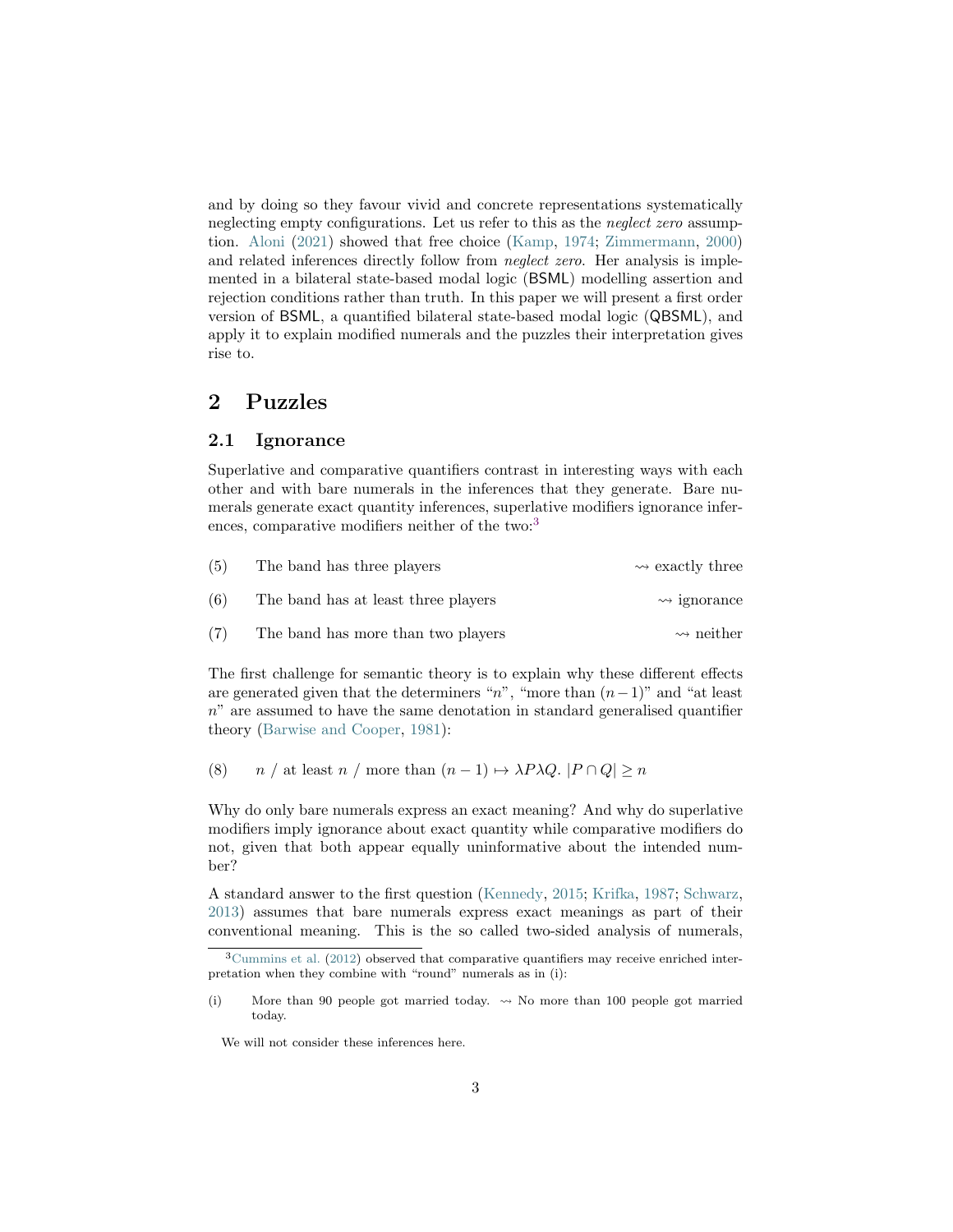<span id="page-3-0"></span>which we will also adopt (even though nothing in what follows hinges on this choice):

(9)  $n \mapsto \lambda P \lambda Q$ .  $|P \cap Q| = n$ 

A crucial observation towards an answer to the second question is that superlative numerals are not the only constructions that give rise to ignorance effects. The same is the case with plain disjunctions [\(Gazdar,](#page-31-6) [1976;](#page-31-6) [Grice,](#page-31-3) [1989\)](#page-31-3).

- (10) Klaus married Paul or John.  $\rightsquigarrow$  speaker doesn't know who
- (11) Klaus has three or four children.  $\rightsquigarrow$  speaker doesn't know how many

Also in the case of disjunction this ignorance effect is strong. In the introduction we observed the oddity of the following sentences:

- [\(3-a\)](#page-1-1) ?I have at least three children.
- [\(4-a\)](#page-1-2) ?A hexagon has at most 10 sides.

Similarly the following are odd because they suggest that the speaker doesn't know who they are married to or how many children they have:

- (12) ?I married Paul or John.
- (13) ?I have three or four children.

Based on these observations, we follow Büring [\(2008\)](#page-29-2) and propose that the main difference between superlative and comparative modifiers is that only the former convey inherently disjunctive meanings:

- (14) at least  $n \mapsto \lambda P \lambda Q$ . $|P \cap Q| > n \vee |P \cap Q| = n$  ( $\equiv \lambda P \lambda Q$ . $|P \cap Q| > n$ )
- (15) more than  $n \mapsto \lambda P \lambda Q$ . $|P \cap Q| > n$

(16) at most  $n \mapsto \lambda P \lambda Q$ . $|P \cap Q| < n \vee |P \cap Q| = n$  ( $\equiv \lambda P \lambda Q$ . $|P \cap Q| \leq n$ )

(17) less than  $n \mapsto \lambda P \lambda Q$ .| $P \cap Q$ | < n

What we need now is to derive the following ignorance inferences for superlative modifiers and disjunctions, while no such inference should be derived for the comparative modifier cases.

(18) Klaus married with Paul or John  $\rightsquigarrow$  (according to the speaker) it is possible that Klaus married with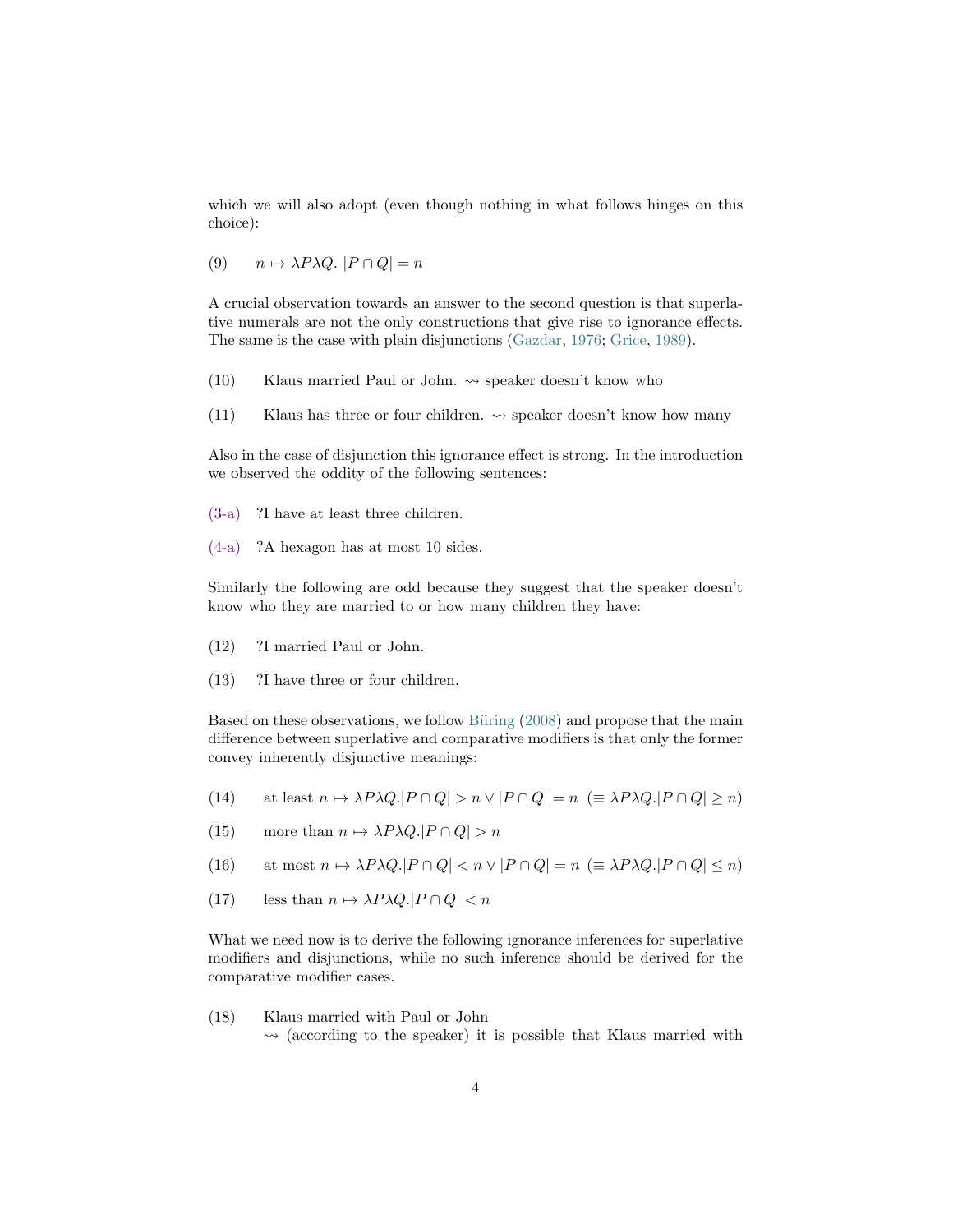<span id="page-4-0"></span>Paul and it is possible that Klaus married with John.

(19) The band has at least/at most three players  $\rightsquigarrow$  (according to the speaker) it is possible that the band has exactly three player and it is possible that the band has more/less than three players.

Büring proposed to derive these inferences as conversational implicatures. The following section presents a strong argument in favour of such a pragmatic account. As we will see in later sections, however, neo-Gricean [\(Sauerland,](#page-32-2) [2004\)](#page-32-2) as well as grammatical accounts of implicatures [\(Chierchia,](#page-29-3) [2004;](#page-29-3) [Chierchia](#page-30-0) [et al.,](#page-30-0) [2012;](#page-30-0) [Fox,](#page-31-4) [2007\)](#page-31-4) have difficulties in scaling up to account for the whole range of facts.

## 2.2 Obviation

It has been observed by [Nouwen](#page-32-0) [\(2010b\)](#page-32-0) and [Blok](#page-29-1) [\(2019\)](#page-29-1) that the ignorance readings we saw in the previous section can be obviated once superlative modifiers appear in the scope of certain operators. In particular, if they appear in the scope of universal quantifiers and modals. Consider first the case of the universal quantifier:

(20) Everyone read at least three books.  $\rightarrow$  ignorance

On its most prominent reading, (20) does not imply any ignorance. The example is felicitous in a situation where the speaker has full knowledge of the situation and simply conveys that no individual read less than three books.

Consider now the following modal case, which as Büring [\(2008\)](#page-29-2) observed is ambiguous:

- (21) Paprika is required to read at least three books.
	- a. Authoritative reading: It has to be the case that P reads three or more books.  $\leftrightarrow$  ignorance
	- b. Epistemic reading: Three or more is such that P has to read that many books.  $\rightsquigarrow$  ignorance

The most prevalent reading is one compatible with a situation where the speaker has full knowledge. Büring called it the authoritative reading. On this reading, Paprika is not allowed to read less than 3 books, but may read more. In such cases the speaker knows precisely what is and what is not allowed. No ignorance inference is generated.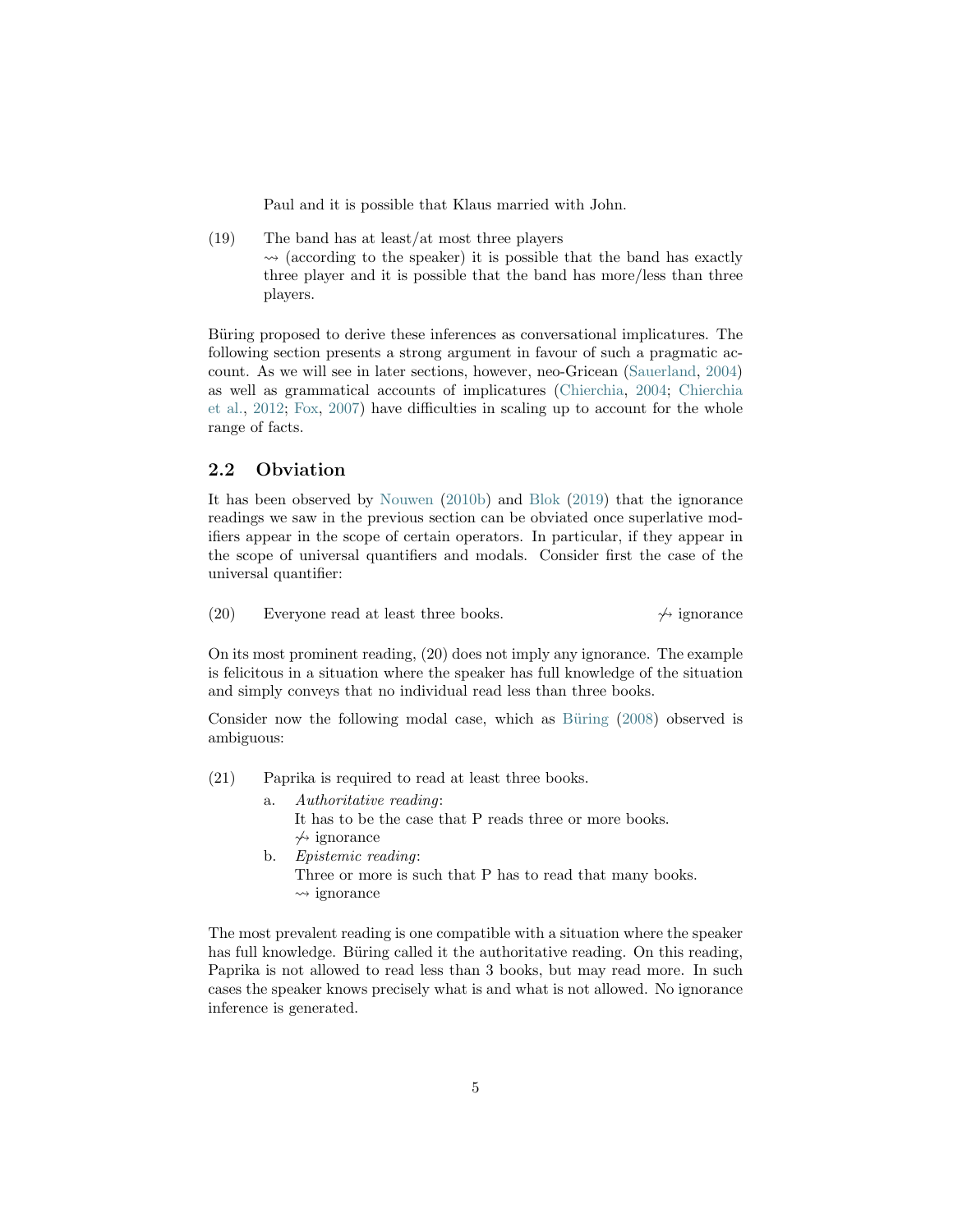<span id="page-5-0"></span>On the less obvious epistemic reading, which Büring called speaker-insecurity reading, the speaker knows that there is some lower bound to how many books Paprika should read and that this lower bound is three or higher, but she does not know which of the two: it might be three or higher than three.

As an illustration of the authoritative reading, Büring proposes (22), encountered on a computer screen while creating a new account:

(22) The password must be at least five characters long.

Büring observes: "If it turns out that the password must in fact be seven (or more) characters long, we would object to [the sentence]".

As an illustration of the epistemic reading Büring proposes:

(23) To become a member of this club, you have to pay at least \$200,000.

Büring observes "If it turns out that no donation of less than \$250,000 gets you into the club's rank and file, what I said wasn't false, nor infelicitous. I merely claimed that the minimum contribution was 200K, or more".

Notice that again similar effects obtain with disjunction:

| (24) | a. Paprika read two or three books $\rightsquigarrow$ ignorance                       |
|------|---------------------------------------------------------------------------------------|
|      | b. $\varphi \vee \psi \rightsquigarrow \diamondsuit \varphi \wedge \diamondsuit \psi$ |

- (25) a. Everyone read two or three books  $\frac{1}{\sqrt{2}}$  ignorance [obviation] b.  $\forall x(\varphi \vee \psi) \nleftrightarrow \forall x(\Diamond \varphi \wedge \Diamond \psi)$
- (26) Paprika is required to read two or three books.
	- a. authoritative  $\leftrightarrow$  ignorance [obviation]
	- b. epistemic  $\rightsquigarrow$  ignorance

The challenge here is to explain the emergence of the ignorance effect in the plain case and its obviation in these embedded cases. Semantic accounts of ignorance inferences (e.g., [Geurts and Nouwen,](#page-31-1) [2007;](#page-31-1) [Nouwen,](#page-32-0) [2010b,](#page-32-0) who propose that superlative modifiers have an epistemic component as part of their lexical contribution) have problems in accounting for obviation, which instead is unproblematic for neo-Gricean pragmatic accounts (Büring, [2008;](#page-29-2) [Kennedy,](#page-32-3) [2015;](#page-32-3) [Schwarz,](#page-32-4) [2013\)](#page-32-4). In pragmatic accounts, ignorance effects are treated as conversational implicatures, and therefore are expected to disappear in some embedded contexts. Pragmatic accounts however typically have difficulties in accounting for additional inferences obviation cases give rise to. These will be discussed in the following section.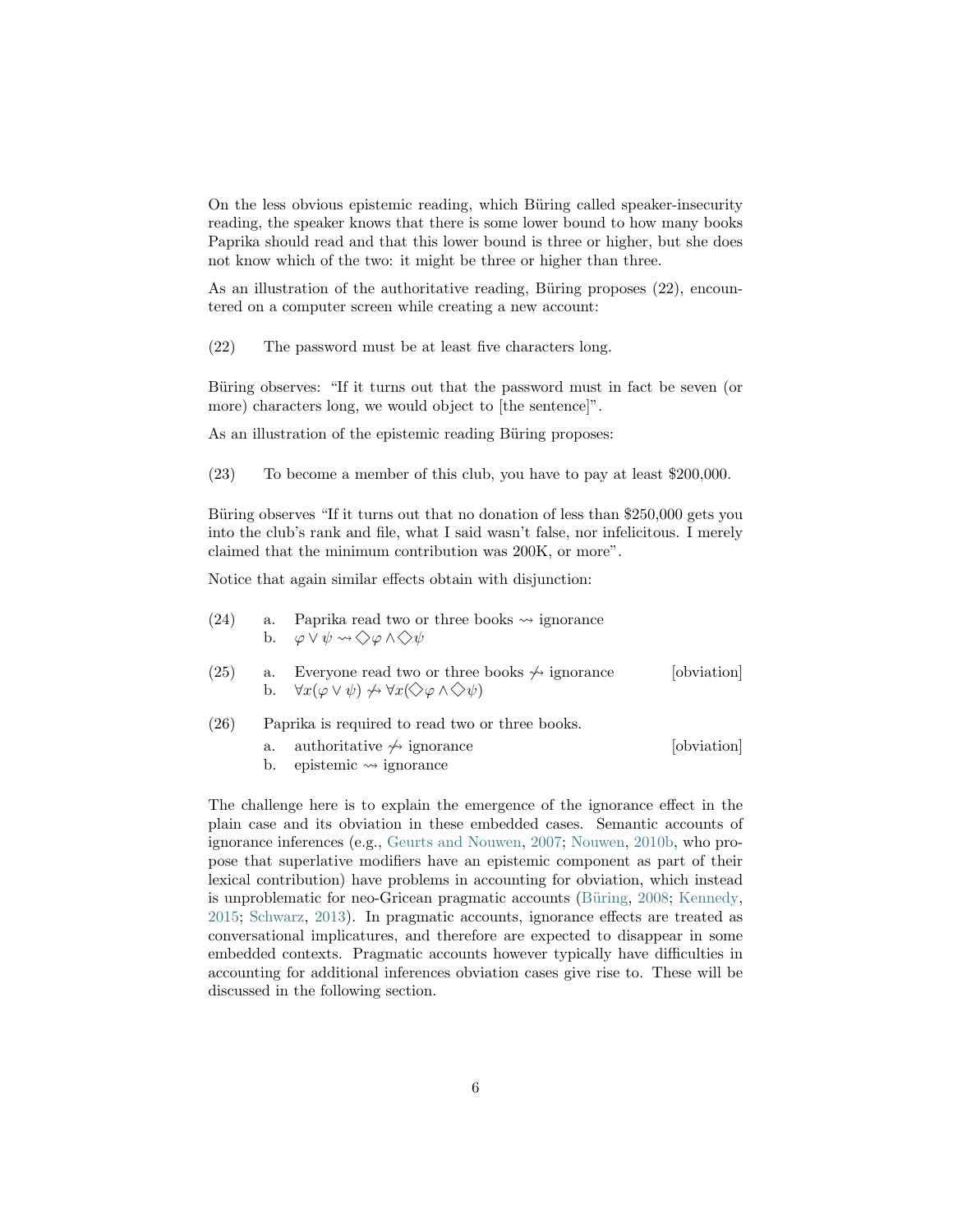### <span id="page-6-0"></span>2.3 Distribution and free choice

It has been observed that sentences with disjunction in the scope of a universal quantifier tend to give rise to distributive inferences that each of the disjuncts hold [\(Fox,](#page-31-4) [2007;](#page-31-4) [Klinedinst,](#page-32-7) [2007;](#page-32-7) [Spector,](#page-32-8) [2006\)](#page-32-8).

(27) Every woman in my family has two or three children.  $\rightsquigarrow$  Some woman has two and some woman has three children.

To be more precise, this inference is only generated in contexts where the speaker is assumed to have full knowledge of the situation. In situations of partial information something weaker obtains:

(28) Every woman in my family has two or three children.  $\rightarrow$  Some woman might have two and some woman might have three children.

Notice again the similarity with the case of superlative quantifiers:

- (29) Every woman in my family has at least three children.
	- a. full knowledge  $\rightsquigarrow$  Some woman has three and some woman has more than three children.
	- b. partial information  $\rightsquigarrow$  Some woman might have three and some woman might have more than three children.

Disjunctions in the scope of a necessity modal give rise to similar distribution effects. We will call these  $\Box$ -free choice inferences:

- (30) a. To pass this course you are required to give a presentation or write a short paper  $\rightsquigarrow$  You are allowed to give a presentation and you are allowed to write a short paper
	- b.  $\square(\varphi \vee \psi) \rightsquigarrow \diamondsuit \varphi \wedge \diamondsuit \psi$  (NB:  $\neq \diamondsuit(\varphi \wedge \psi)$ )

Similar inferences are generated for authoritative readings of modal sentences with superlative quantifiers:

- (31) a. To pass the course, you're required to read at least three books. (authoritative reading)
	- b.  $\rightarrow$  You are allowed to read three books and you are allowed to read more.

In neo-Gricean approaches, distribution and □-free choice inferences can be easily derived via negations of universal alternatives: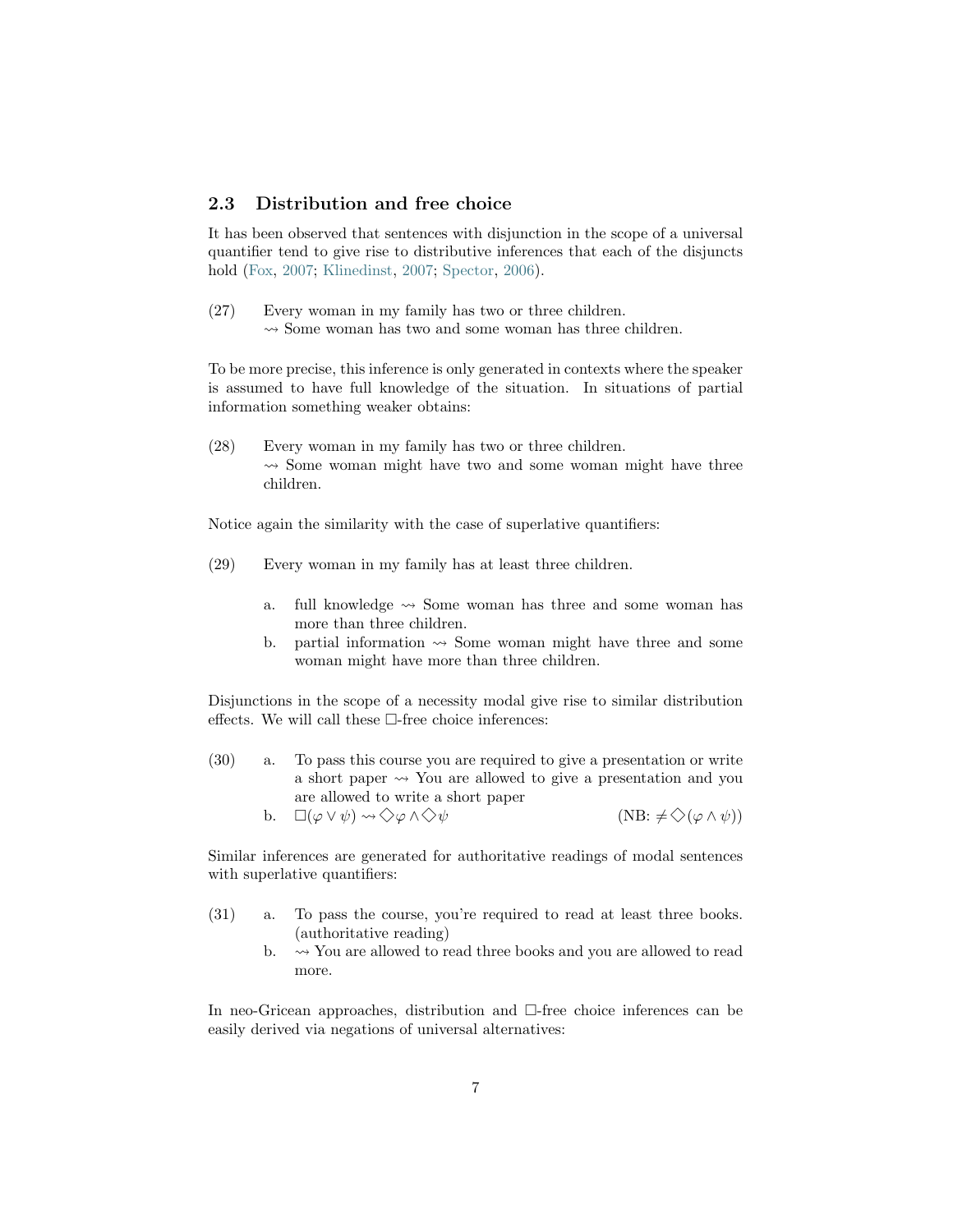<span id="page-7-0"></span>(32) 
$$
\forall x(\varphi \lor \psi) + \neg \forall x \varphi + \neg \forall x \psi \models \exists x \varphi \land \exists x \psi
$$

(33) 
$$
\Box(\varphi \vee \psi) + \neg \Box \varphi + \neg \Box \psi \models \Diamond \varphi \wedge \Diamond \psi
$$

But as experimentally attested by Crnic̆ et al.  $(2015)$ , distributive inferences may obtain in the absence of plain negated universal inferences. Consider the following sentence used in a situation where all brothers have been married to a woman, but one of the brothers married first a woman and then a man:

- (34) Every brother of mine has been married to a woman or a man.  $\rightarrow$  some brother has been married to a woman and some brother has been married to a man (even in a situation where all brothers have been married to a woman)
- (34)  $\forall x(\varphi \lor \psi) \leadsto \exists x \varphi \land \exists x \psi$ , even when  $\not\leftrightarrow \neg \forall x \varphi$

Furthermore eventually we also want to account for the classical cases of  $\Diamond$ -free choice inferences [\(Kamp,](#page-31-5) [1974;](#page-31-5) [Zimmermann,](#page-33-1) [2000\)](#page-33-1):

(35) a. You may have coffee or tea  $\rightsquigarrow$  you may have coffee and you may have tea

b. 
$$
\diamondsuit(\varphi\vee\psi)\rightsquigarrow\diamondsuit\varphi\wedge\diamondsuit\psi
$$

But  $\Diamond$ -free choice inferences are not easy to derive by standard Gricean reasoning:

$$
(36) \qquad \diamondsuit (\varphi \vee \psi) + \neg \diamondsuit \varphi + \neg \diamondsuit \psi \not\models \diamondsuit \varphi \wedge \diamondsuit \psi
$$

Hence, neo-Gricean approaches have problems with both distribution inferences and free choice effects. More in general, note that the different behaviour of  $\exists$  and  $\diamondsuit$  in interaction with disjunction is surprising from a purely pragmatic (neo-Gricean) point of view:

| (37) | a. | $\forall x(\varphi \vee \psi) \leadsto \exists x \varphi \wedge \exists x \psi$<br>b. $\exists x (\varphi \vee \psi) \not\rightsquigarrow \exists x \varphi \wedge \exists x \psi$        | [distribution]                                      |
|------|----|-------------------------------------------------------------------------------------------------------------------------------------------------------------------------------------------|-----------------------------------------------------|
| (38) |    | a. $\square(\varphi \vee \psi) \rightsquigarrow \diamondsuit \varphi \wedge \diamondsuit \psi$<br>b. $\Diamond(\varphi \vee \psi) \rightsquigarrow \Diamond \varphi \wedge \Diamond \psi$ | $\Box$ -free choice<br>$[\diamondsuit$ -free choice |

For a natural language example illustrating (37-b) consider the following which triggers no distribution effects but rather an ignorance inference:

(39) a. Some woman in my family has two or three children.  $\gamma$  some woman has two and some woman has three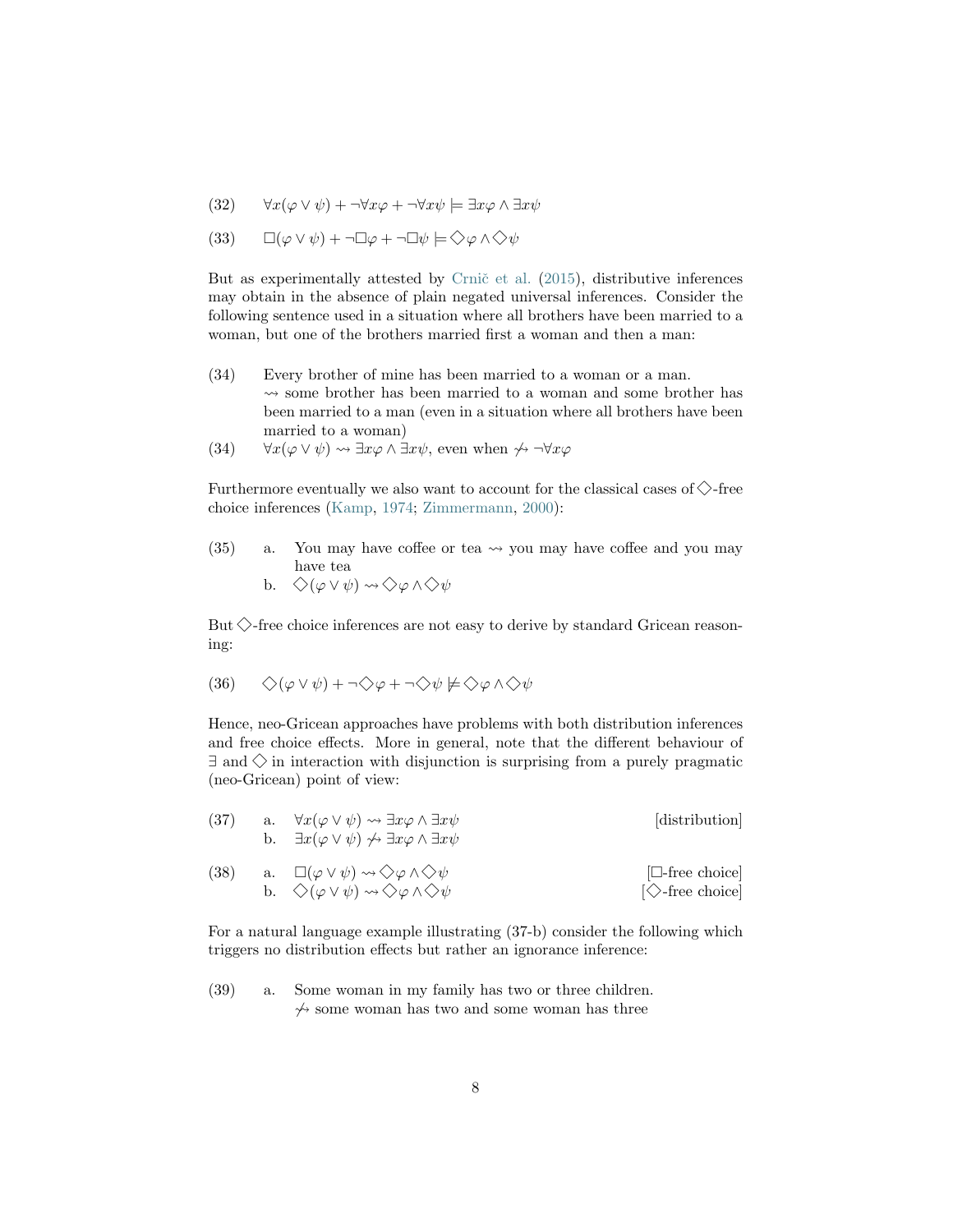<span id="page-8-4"></span> $\rightarrow$  some woman in my family might have two children and might have three children

b.  $\exists x(\varphi \vee \psi) \nleftrightarrow \exists x \varphi \wedge \exists x \psi$  $\exists x(\varphi \vee \psi) \rightsquigarrow \exists x (\Diamond \varphi \wedge \Diamond \psi)$ 

Both distribution and free choice inferences can be captured by grammatical accounts of implicatures [\(Chierchia et al.,](#page-30-0) [2012;](#page-30-0) [Fox,](#page-31-4) [2007\)](#page-31-4), which derive them by the application of exh, a grammaticalised operation of exhaustification. However, grammatical accounts do not allow us to derive ignorance effects for plain disjunction  $(\operatorname{exh}(\varphi \vee \psi) \not\models \Diamond \varphi \wedge \Diamond \psi)$  unless we assume the presence of a covert epistemic modal operator  $(\operatorname{exh}(\square(\varphi \vee \psi)) \models \Diamond \varphi \wedge \Diamond \psi)$ . This assumption however would create problems with obviation. Another problem arising for grammatical approaches to implicatures is discussed in the following section.

#### <span id="page-8-3"></span>2.4 Negation

One of the advantages of pragmatic approaches to ignorance inferences is that they predict their cancellation under negation. For example, disjunction under negation behaves classically and this is predicted on a Gricean view:

<span id="page-8-1"></span>(40) a. Klaus didn't marry John or Bill  $\rightsquigarrow$  Klaus did not marry either of the two b.  $\neg(\varphi \lor \psi) \rightsquigarrow \neg \varphi \land \neg \psi$ 

<span id="page-8-2"></span>Notice that superlative quantifiers are in general infelicitous under negation:[4](#page-8-0)

(41) ?Klaus doesn't have at least/at most 3 children.

An account where ignorance effects are predicted to systematically disappear under negation, can explain the infelicity of (41) in terms of blocking. Indeed since the following equivalences hold

$$
\neg(x \le y) = \neg x = y \land \neg x < y = x > y
$$
\n
$$
\neg(x \ge y) = \neg x = y \land \neg x > y = x < y
$$

example (41) would turn out be equivalent to the simpler (42), and hence would be blocked by it:

(42) Klaus has less/more than 3 children.

Since no simpler alternatives can be found for the case of plain disjunction under negation, [\(40\)](#page-8-1) is still predicted to be felicitous on this account.

<span id="page-8-0"></span> $4$ Sentences like [\(41\)](#page-8-2) can be used as reaction to previous utterances containing the same superlative quantifiers, but in those cases the blocking would not be warranted.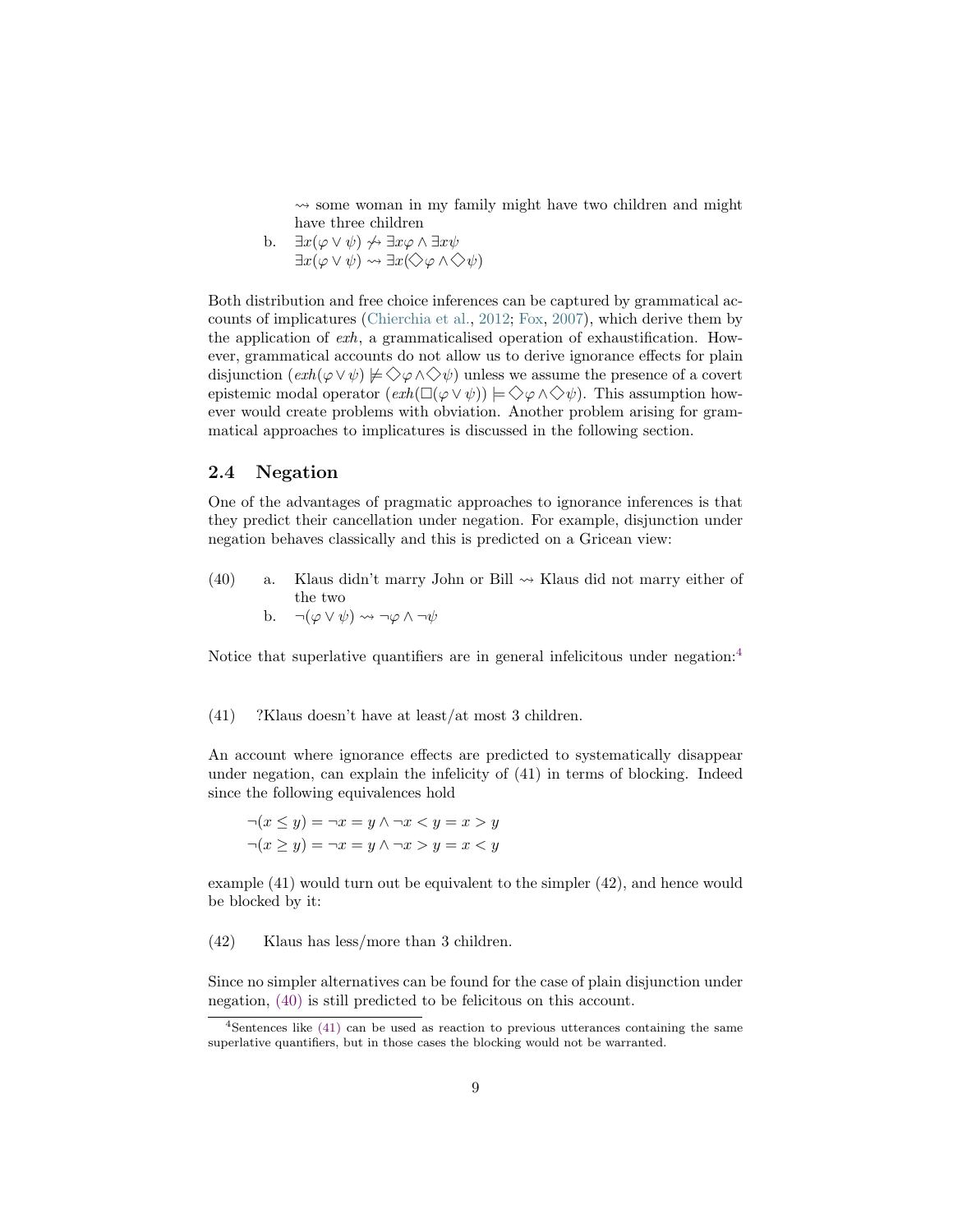<span id="page-9-5"></span>This simple explanation in terms of blocking would be more difficult (if not impossible) to adopt for the grammatical view, because there are more possible readings generated for [\(41\)](#page-8-2) since exh is treated as a grammatical operator which can scopally interact with negation.

#### <span id="page-9-4"></span>2.5 Summary and analysis of the observed phenomena

In the previous sections, we have discussed inference patterns generated by modified numerals and we have shown that the behaviour of superlative quantifiers share a strong resemblance to the behaviour of plain disjunctions. Given this striking similarity, we follow Büring [\(2008\)](#page-29-2) and propose to analyse superlative quantifiers explicitly as disjunctions using the following notation:

- (43) at least  $n \varphi \mapsto \mathbf{n} \vee \mathbf{more}$
- (44) at most  $n \varphi \mapsto \mathbf{n} \vee \mathbf{l}$ ess

Sentences with superlative and comparative modifiers will be then translated as follows, with only the former conveying disjunctive meanings:

| (45) | a.<br>b. | The band has at least three players.<br>three $\vee$ more | [Superlative] |
|------|----------|-----------------------------------------------------------|---------------|
| (46) | a.<br>b. | The band has at most three players.<br>three $\vee$ less  | [Superlative] |
| (47) | a.<br>b. | The band has more than two players.<br>more-than-two      | [Comparative] |
| (48) | a.<br>b. | The band has less than two players.<br>less-than-two      | [Comparative] |

Examples [\(49\)](#page-9-0)[-\(55\)](#page-10-0) summarizes the inference patters discussed in the previous section, which constitute the desiderata of the formal system we will present in sections [3](#page-10-1) and [4.](#page-13-0)

<span id="page-9-3"></span><span id="page-9-2"></span><span id="page-9-1"></span><span id="page-9-0"></span>

| (49) | а.<br>b. | Klaus has at least three children.<br>(three $\vee$ more) $\rightsquigarrow \diamondsuit$ three $\wedge \diamondsuit$ more                              | [Ignorance]  |
|------|----------|---------------------------------------------------------------------------------------------------------------------------------------------------------|--------------|
| (50) | a.       | Every woman in my family has at least<br>three children.                                                                                                | [Obviation]  |
|      | b.       | $\forall x(\texttt{three}(x) \lor \texttt{more}(x)) \not\rightsquigarrow \forall x(\diamondsuit \texttt{three}(x) \land \diamondsuit \texttt{more}(x))$ |              |
| (51) | a.       | Every woman in my family has at least<br>three children.                                                                                                | Distribution |
|      | b.       | $\forall x(\texttt{three}(x) \lor \texttt{more}(x)) \leadsto \exists x \, \texttt{three}(x) \land \exists x \, \texttt{more}(x)$                        |              |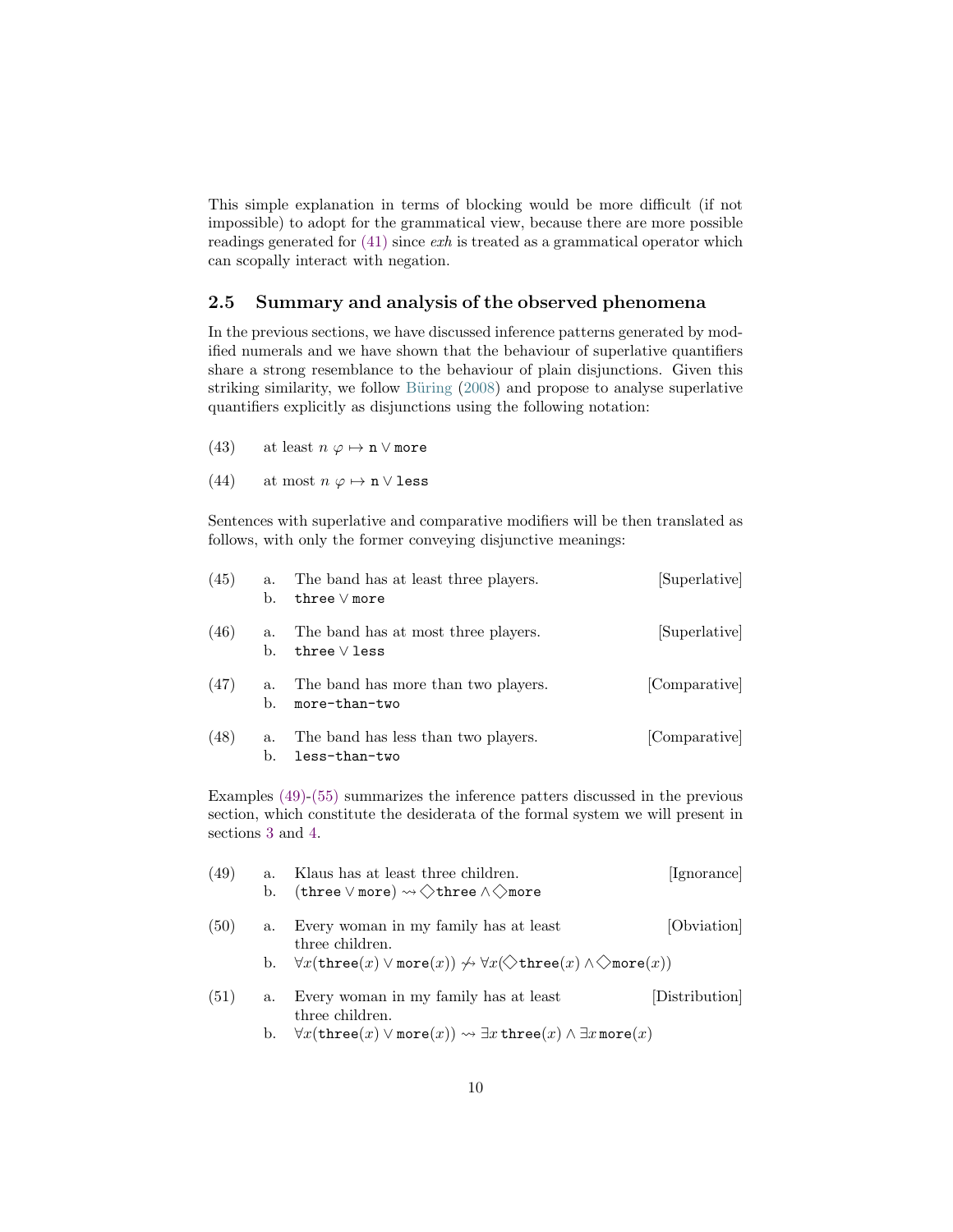<span id="page-10-5"></span><span id="page-10-4"></span><span id="page-10-3"></span>

| (52) | a.          | Every woman in my family has at least<br>three children.                                                                                              | [Distribution <sup><math>\diamond</math></sup> ] |
|------|-------------|-------------------------------------------------------------------------------------------------------------------------------------------------------|--------------------------------------------------|
|      | b.          | $\forall x(\mathtt{three}(x) \vee \mathtt{more}(x)) \leadsto \exists x \diamondsuit \mathtt{three}(x) \wedge \exists x \diamondsuit \mathtt{more}(x)$ |                                                  |
| (53) | b.          | a. You are required to read at least three books.<br>$\Box$ (three $\lor$ more) $\leadsto \Diamond$ three $\land \Diamond$ more                       | $\Box$ -free choice                              |
| (54) | $a_{-}$     | You are allowed to read at least three books.<br>b. $\Diamond$ (three $\lor$ more) $\leadsto \Diamond$ three $\land \Diamond$ more                    | $\Diamond$ -free choice                          |
| (55) | $a_{\cdot}$ | ?Klaus does not have at least three children.<br>b. $\neg(\text{three} \lor \text{more}) \leadsto \neg \text{three} \land \neg \text{more})$          | Negation                                         |

<span id="page-10-0"></span>Table [1](#page-10-2) summarizes the predictions of some previous approaches, where "?" means that the specific inference is not explicitly addressed by the relevant approach.

<span id="page-10-2"></span>

|                  |     |     | Ignorance Obviation Distribution & FC Negation |     |
|------------------|-----|-----|------------------------------------------------|-----|
| Semantic         | ves | no  |                                                | no  |
| Neo-Gricean      | ves | ves | no                                             | yes |
| Grammatical view | no  | no  | ves                                            | no  |

Table 1: Comparison of results of different approaches

In the following sections we will develop a framework in which these inferences can be derived rigorously. As we have indicated, analysing superlative numerals in terms of disjunction is not new. Our analysis however will differ from previous approaches because we will use a different way of deriving pragmatic effects of disjunction using pragmatic enrichments as introduced in [Aloni](#page-29-0) [\(2021\)](#page-29-0). The ignorance and free choice effects in Examples [\(49\),](#page-9-0) [\(53\)](#page-10-3) and [\(54\),](#page-10-4) and the negation fact in [\(55\)](#page-10-0) will follow automatically by adopting [Aloni](#page-29-0) [\(2021\)](#page-29-0)'s mechanism of pragmatic intrusion (see Section [4.3\)](#page-22-0). To account for the obviation fact in Example [\(50\)](#page-9-1) and the distribution facts in Examples [\(51\)](#page-9-2) and [\(52\)](#page-9-3) we will raise the framework of [Aloni](#page-29-0) [\(2021\)](#page-29-0) to the first-order case.

# <span id="page-10-1"></span>3 A logic based account

In the following sections we will present a logic-based account where ignorance and related inferences will follow as "reasonable inferences" in the sense of [Stal](#page-32-9)[naker](#page-32-9) [\(1975\)](#page-32-9). We understand a reasonable inference not as a semantic relation but as a pragmatic one, which relates speech acts rather than propositions. To derive reasonable inference we employ a state-based modal logic modeling assertion and rejection conditions rather than truth.

Where classical modal logic interprets formulas with respect to a single possi-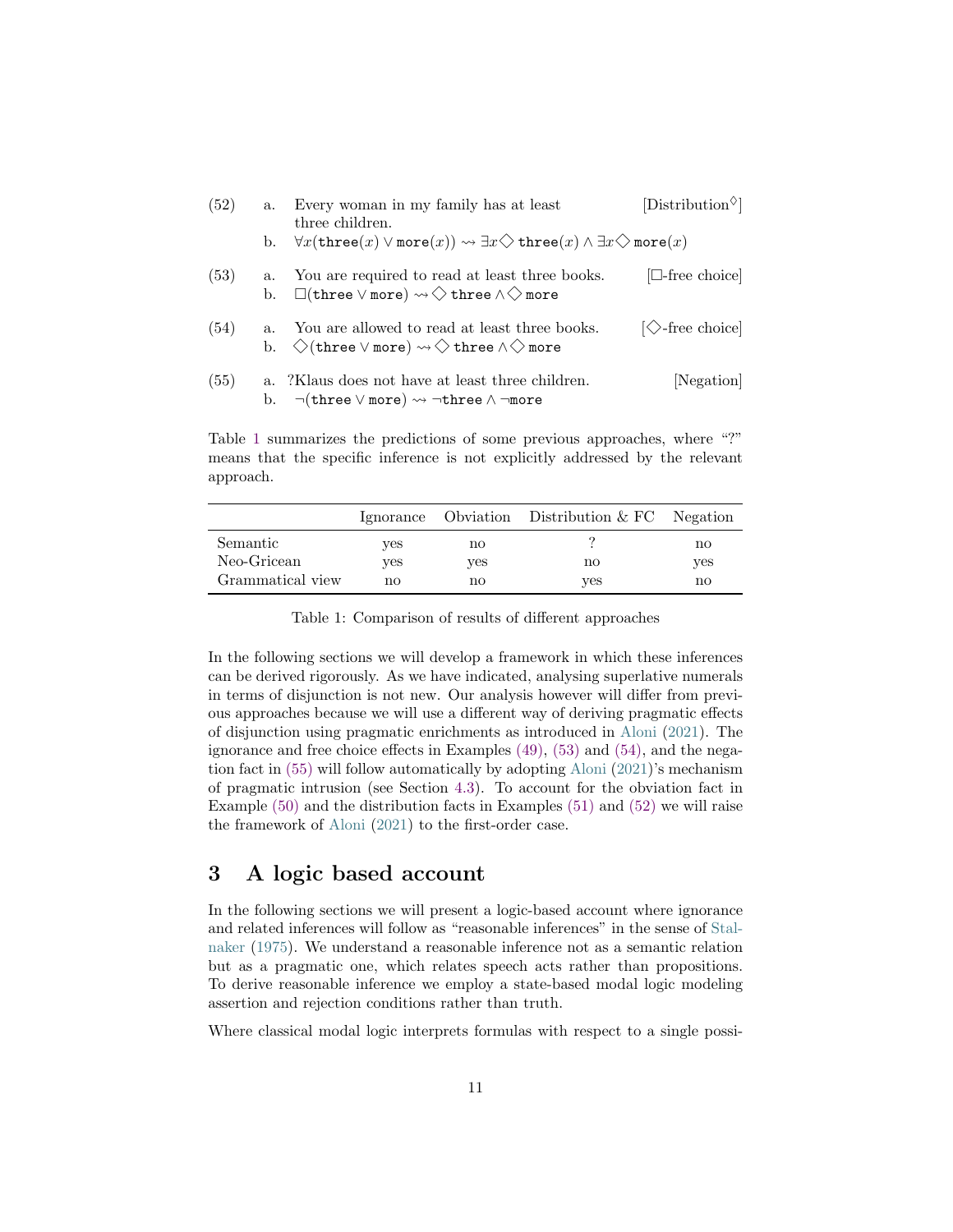<span id="page-11-1"></span>ble world, state-based modal logic interprets formulas with respect to a state modelled as a set of possible worlds. In the propositional case, developed in [Aloni](#page-29-0) [\(2021\)](#page-29-0), this amounts to the following. Let  $\mathcal{M} = \langle W, R, V \rangle$  be a Kripke model, where W is a non-empty set of worlds,  $R \subseteq W \times W$  a two-place relation over W and V a world-dependent valuation function assigning truth values to propositional variables of the language.

Classical modal logic models truth in a possible world (an element of  $W$ ) while state-based modal logic models support in an information state (a subset of  $W)$ :

| $\mathcal{M}, w \models \varphi, \text{ where } w \in W$ | (Classical)   |
|----------------------------------------------------------|---------------|
| $\mathcal{M}, w \models \varphi$ , where $w \subseteq W$ | (State-based) |

[Aloni](#page-29-0) [\(2021\)](#page-29-0) employs a bilateral version of state-based modal logic which defines both *support*  $(\models)$  and *anti-support*  $(\models)$  conditions meant to capture the assertability and rejectability of a sentence in an information state.[5](#page-11-0)

In our first-order extension of state-based modal logic, the elements of a state, the possibilities or indices as we will call them, are pairs of worlds and (partial) assignments.

**Example 3.1** (An example of a pointed model  $\mathcal{M}, s$ ).

Before we continue let's have a look at an example model in Figure [1](#page-12-0) to get a better understanding of our intended models.

Worlds in this example (and the ones throughout this paper) will be designated by letters  $w, v, u$ , etc. together with a subscript indicating what is the case in that world. So  $w_{Pa}$  is the world w in which some object a has property P.

The arrows indicate which worlds are R-related.

In this model s consists of the following indices:

 $s = \{\langle w_{Pa}, g[x/a] \rangle, \langle w_{PaPb}, g[x/a] \rangle, \langle w_{PaPb}, g[x/b] \rangle, \langle w_{Pb}, g[x/b] \rangle\},\$ 

where  $g[x/d]$  means the assignment function g that maps variable x onto object d in some domain D.

In state-based systems to be supported in a state you normally must be true in all possibilities. It is then easy to see for instance that  $\mathcal{M}, s \models Px$  because in each  $i \in s$  the value of x in i is P. It is also clear that  $\mathcal{M}, s \not\models Pa$  because for instance a is not P in  $w_{Pb}$  and therefore Pa is not supported by all  $i \in s$ . The same is the case for Pb:  $\mathcal{M}, s \not\models P b$ .

Of course, the relation  $R$  in the model does not have influence on the formulas we just evaluated and this will only become relevant when we will discuss modal formulas.

<span id="page-11-0"></span><sup>&</sup>lt;sup>5</sup>Information states are then less determinate entities than possible worlds and are comparable to truthmakers [\(Fine,](#page-31-7) [2017;](#page-31-7) [van Fraassen,](#page-33-2) [1969\)](#page-33-2), possibilities [\(Holliday,](#page-31-8) [2018;](#page-31-8) [Humber](#page-31-9)[stone,](#page-31-9) [1981\)](#page-31-9) or situations [\(Barwise and Perry,](#page-29-5) [1983\)](#page-29-5).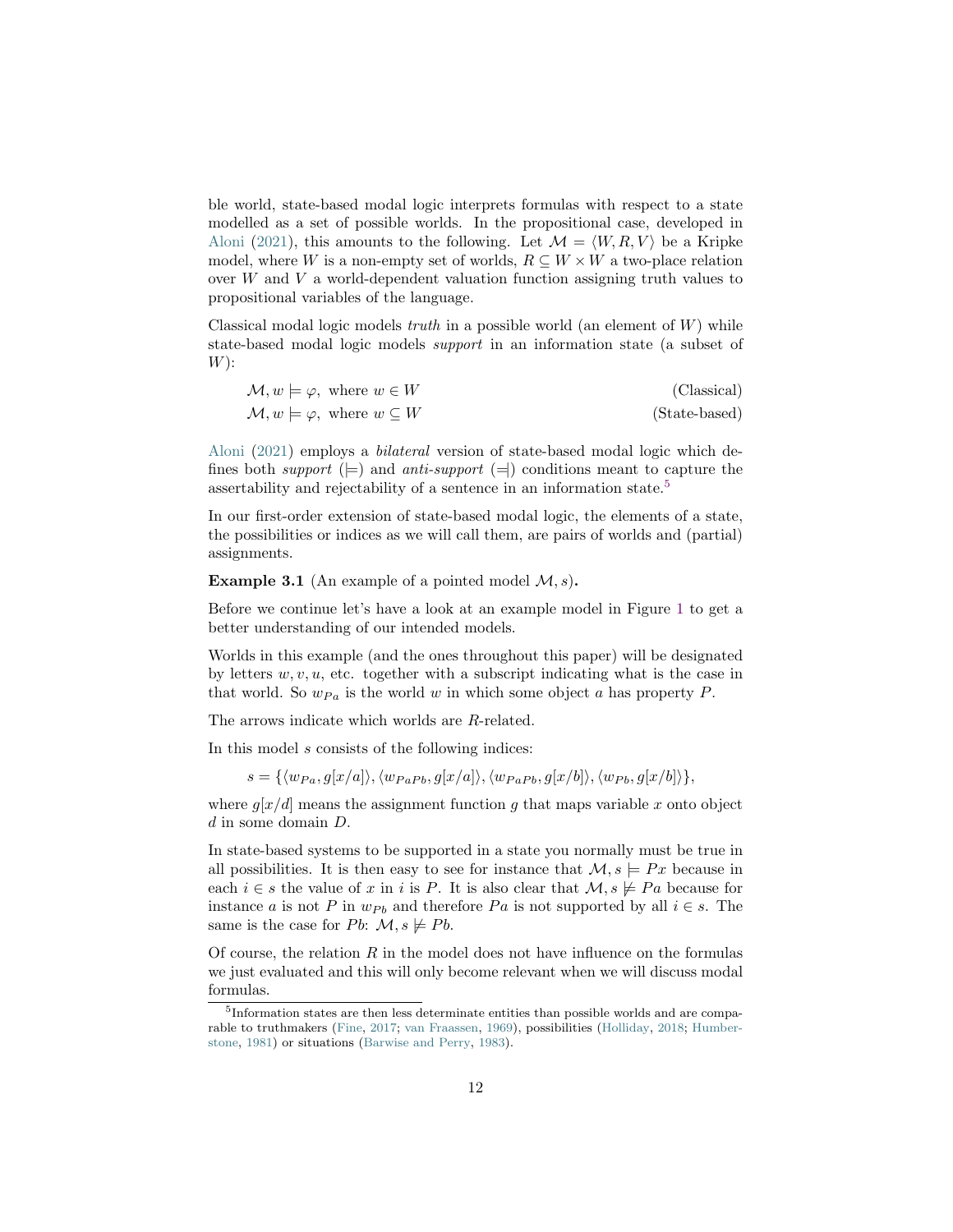<span id="page-12-1"></span><span id="page-12-0"></span>

Figure 1: A simple model  $\mathcal M$ 

The partial nature of an information state makes state-based systems particularly suitable for capturing phenomena at the semantics-pragmatics interface, including anaphora [\(Dekker,](#page-30-4) [2012;](#page-30-4) [Groenendijk and Stokhof,](#page-31-10) [1991;](#page-31-10) [Groenendijk](#page-31-11) [et al.,](#page-31-11) [1996\)](#page-31-11), questions [\(Ciardelli and Roelofsen,](#page-30-5) [2011;](#page-30-5) [Ciardelli et al.,](#page-30-6) [2018\)](#page-30-6), epistemic modals [\(Veltman,](#page-33-3) [1996\)](#page-33-3).

### 3.1 Split disjunction, non-emptiness and pragmatic enrichment

An important conclusion of Section [2](#page-2-1) was that modified numerals, specifically superlative quantifiers, behave similarly as disjunctions do. This lead to the assumption that superlative quantifiers should be analysed as disjunctions.

In previous state-based accounts of modified numerals [\(Blok,](#page-29-1) [2019;](#page-29-1) [Coppock and](#page-30-7) [Brochhagen,](#page-30-7) [2013\)](#page-30-7) they were analysed in terms of inquisitive disjunctions [\(Cia](#page-30-5)[rdelli and Roelofsen,](#page-30-5) [2011\)](#page-30-5), we will instead adopt a notion of disjunction from dependence logic and team logic, called split (or tensor) disjunction [\(Cress](#page-30-8)[well,](#page-30-8) [2004;](#page-30-8) [Hawke and Steinert-Threlkeld,](#page-31-12) [2018;](#page-31-12) Väänänen, [2007;](#page-33-4) [Yang and](#page-33-5) Väänänen, [2017\)](#page-33-5).

We say that an information state s supports a split disjunction  $\varphi \vee \psi$  iff s is the union of two substates each supporting one of the disjuncts:

 $\mathcal{M}, s \models \varphi \lor \psi \text{ iff } \exists t, t' : t \cup t' = s \text{ and } \mathcal{M}, t \models \varphi \text{ and } \mathcal{M}, t' \models \psi.$ 

A result of our logic is that an empty state will support any classical formula. Note that this fact together with the notion of split disjunction above entails that whenever we have a state that supports a formula  $\varphi$  we can always find a substate, namely the empty state, such that the state will support the disjunction  $\varphi \vee \psi$ , where  $\psi$  is classical and arbitrary.

[Aloni](#page-29-0) [\(2021\)](#page-29-0) defines a pragmatic enrichment function, by using the non-emptiness atom NE from team logic (Yang and Väänänen, [2017\)](#page-33-5), which will bar the empty substate as a possible state for evaluation. As a result, a pragmatically enriched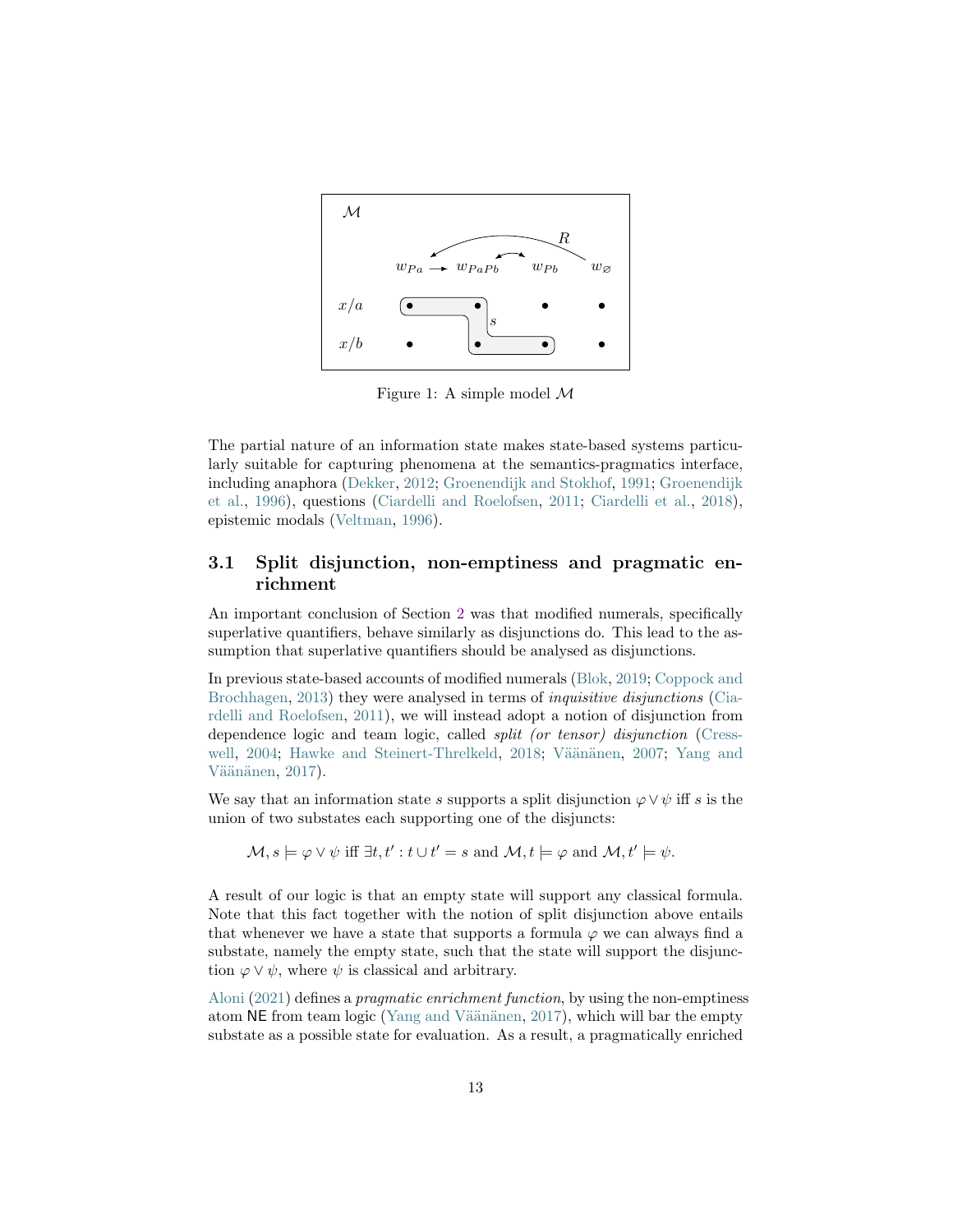<span id="page-13-2"></span>disjunction  $(\varphi \vee \psi)^+$  is supported by a state s iff there are two non-empty states t, t' such that  $t \cup t' = s$  and  $t \models \varphi$  and  $t' \models \psi$ .

As an example of how pragmatic enrichment will allow us to derive the ignorance effect, consider Figure [2.](#page-13-1)

<span id="page-13-1"></span>

Figure 2: Ignorance inference follows from pragmatic enrichment

The model and state in Figure [2a](#page-13-1) support  $(Pa \vee Pb)^+$  because the state can be split into two non-empty substates, the states  $t$  and  $t'$  represented in Figure [2b,](#page-13-1) each supporting one of the disjuncts. The modalized conjuncts  $\Diamond Pa$  and  $\Diamond Pb$ then follow in part by requiring the relation to be state-based which we will explain in Section [4.1.1.](#page-19-0) Notice that in each of the two singleton states in [2b](#page-13-1) classical  $Pa \vee Pb$  is satisfied but its pragmatically enriched version  $(Pa \vee Pb)^+$ is not.

In combination with the right notion of modality, quantification and negation, the resulting system will predict all the inferences observed in previous sections.

# <span id="page-13-0"></span>4 Quantified Bilateral State-based Modal Logic (QBSML)

The system we propose extends the bilateral framework of [Aloni](#page-29-0) [\(2021\)](#page-29-0) to the first-order case. Like Aloni's BSML, QBSML is a modal predicate logic with state-based semantics that defines conditions of assertion and rejection rather than conditions of truth.

We start by defining the language.

**Definition 4.1** (Language). The language  $\mathcal{L}$  of state-based first-order modal logic is built up from predicate constants  $P^n \in \mathcal{P}^n$ , with  $n \in \mathbb{N}$ , individual constants  $c \in \mathcal{C}$  and variables  $x \in \mathcal{V}$ .

$$
t ::= c | x
$$
  

$$
\varphi ::= P^n t_1 \dots t_n | \neg \varphi | \varphi \land \varphi | \varphi \lor \varphi | \exists x \varphi | \forall x \varphi | \Box \varphi | \mathsf{NE}
$$

**Definition 4.2** (Model). A model for  $\mathcal{L}$  is a quadruple  $\mathcal{M} = \langle W, D, R, I \rangle$ , where W is set of worlds,  $D$  is a non-empty domain,  $R$  is an accessibility relation on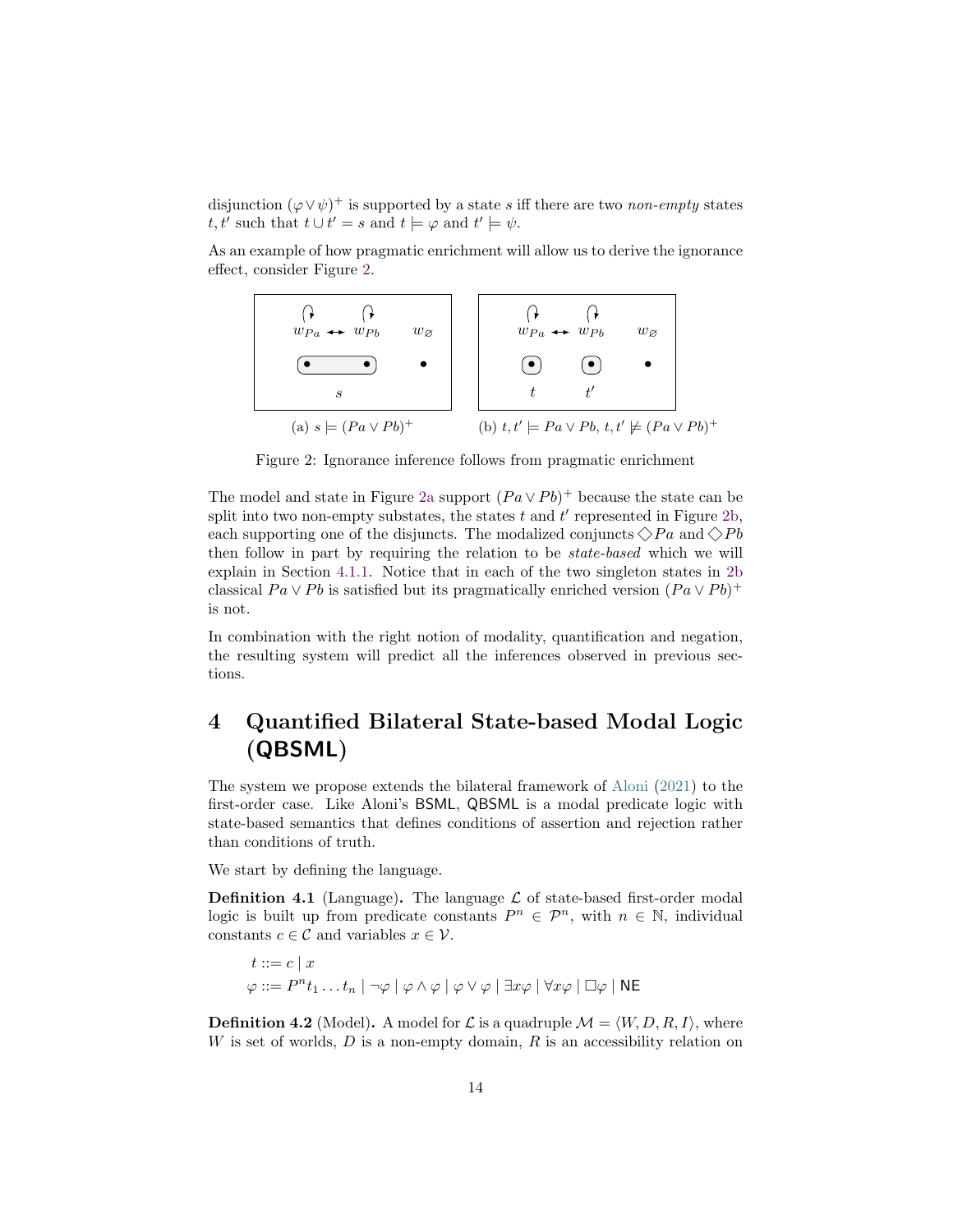<span id="page-14-2"></span> $W, I: W \times C \cup \mathcal{P}^n \to D \cup \wp(D^n)$  is an interpretation function which assigns entities to individual constants and sets of entities to predicate letters relativized to worlds  $w \in W$ :

$$
I(w)(\gamma) = \begin{cases} d \in D & \text{if } \gamma \in \mathcal{C}, \\ S^n \subseteq D^n & \text{if } \gamma \in \mathcal{P}^n. \end{cases}
$$

Contrary to classical modal predicate logic, formulas will be interpreted with respect to states, rather than a world. A state is a set of indices. An index  $i$  is a pair  $i = \langle w_i, g_i \rangle$  consisting of a world  $w_i \in W$  and a partial assignment function  $g_i: \mathcal{V} \to D$ <sup>[6](#page-14-0)</sup> We may think of an information state as encoding information about the value of variables restricted to worlds. We require for all indices  $i, j$ in a state s that  $g_i$  has the same domain as  $g_j$ : dom $(g_i) = \text{dom}(g_j)$ .

Given a model  $M$ , the set of *information states* is defined as

$$
\mathcal{S}_{\mathcal{M}} := \bigcup_{X \subseteq \mathcal{V}} \wp(W \times D^X).
$$

We will use  $I^X$  to denote the set of indices  $W \times D^X$  for some  $X \subseteq V$ .

<span id="page-14-1"></span>This paper models pragmatic effects that occur in discourse. We see discourse as starting out with an initial state where there is no information about the values of the variables, i.e., we have an empty assignment. See Figure [3](#page-14-1) for an illustration of an initial information state  $s = \{ \langle w_{P_a P_b}, \varnothing \rangle, \langle w_{P_b}, \varnothing \rangle \}.$ 



Figure 3: Empty assignment

When we do learn the value of a variable this information is added to the information state. In order to capture this idea we will define a number of operation on states. Let's first fix some terminology.

Let  $\mathcal{S}_{\mathcal{M}}$  be the set of information states of some model M. We say a state s is *initial* if its domain  $X$  is empty. We say a state is of *minimal information* if it is initial and it contains all possible worlds. A state is of maximal information if it is a singleton set.

Next we use the following definitions for operations on states (building on [Aloni,](#page-29-6) [2001;](#page-29-6) [Dekker,](#page-30-9) [1993\)](#page-30-9).

<span id="page-14-0"></span><sup>6</sup>See [Dekker](#page-30-9) [\(1993\)](#page-30-9); [Heim](#page-31-13) [\(1982\)](#page-31-13).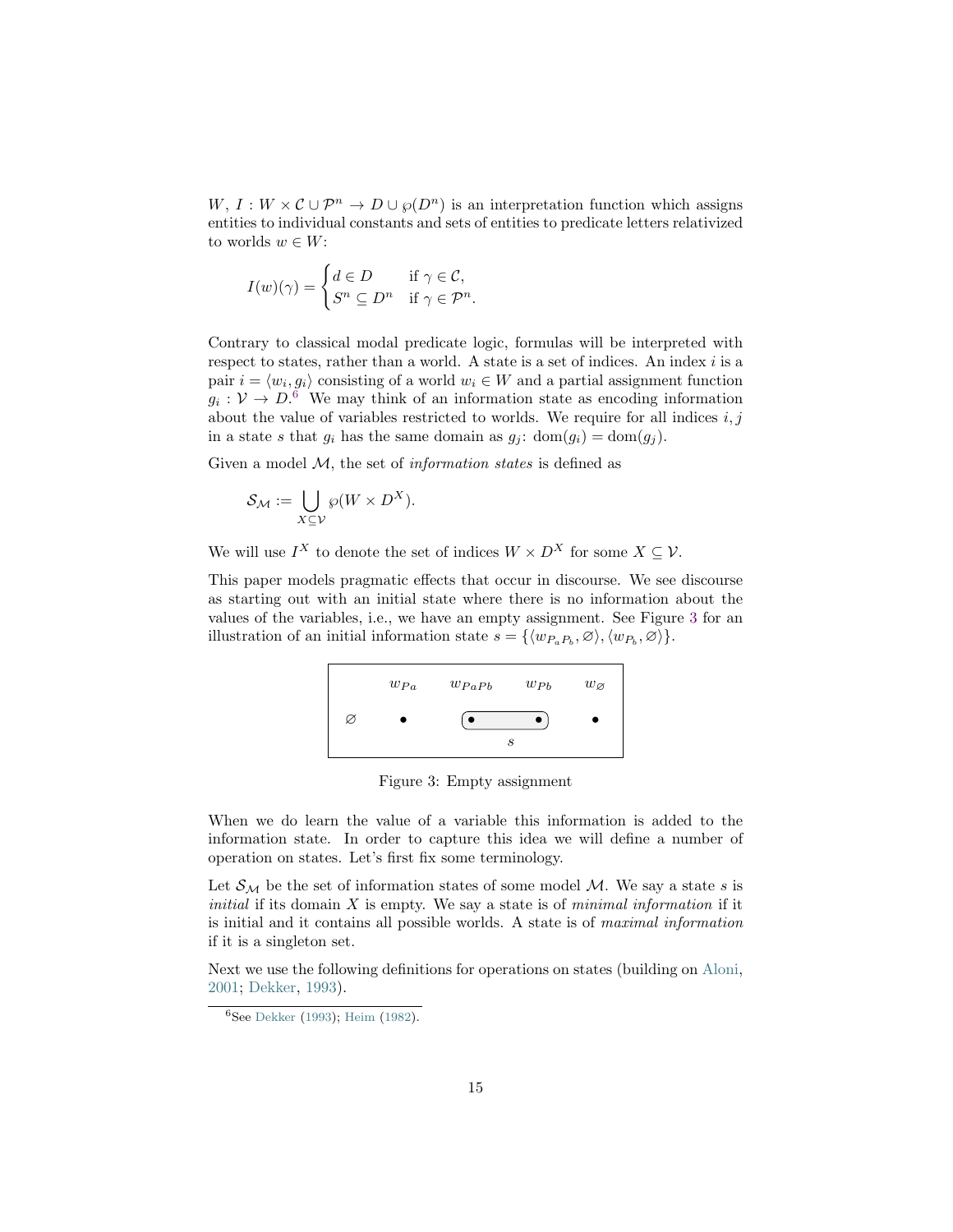### Definition 4.3.

$$
g[x/d] := (g \setminus \{\langle x, g(x)\rangle\}) \cup \{\langle x, d\rangle\}
$$

In the course of a discourse noun phrases are associated with variables.  $g[x/d]$ adds x and set its value to d, if  $x \notin \text{dom}(g)$ , or, otherwise, resets the value of x to d. We write  $i[x/d]$  when  $g_i$  is in i and d is assigned to  $x$ .<sup>[7](#page-16-0)</sup>

#### Definition 4.4.

$$
i[x/d] := \langle w_i, g_i[x/d] \rangle.
$$

The individual x-extension of s,  $s[x/d]$ , is the state resulting from s by replacing the assignment  $g_i$  in each index  $i \in s$  by  $g_i[x/d]$ .

**Definition 4.5** (Individual x-extension of  $s$ ).

$$
s[x/d] := \{i[x/d] \mid i \in s\},\text{ for some } d \in D.
$$

<span id="page-15-0"></span>See Figure [4](#page-15-0) for an example where individual  $a$  is assigned to  $x$  extending the initial state  $s = \{ \langle w_{P_a P_b}, \varnothing \rangle, \langle w_{P_b}, \varnothing \rangle \}.$ 



Figure 4: Individual  $x$ -extension

The universal x-extension of s,  $s[x]$ , is the state which results by extending the state s with the assignment g[x/d] for all  $d \in D$ . See Figure [5](#page-16-1) for an example.

**Definition 4.6** (Universal x-extension of  $s$ ).

$$
s[x] := \{ i[x/d] \mid i \in s \& d \in D \}.
$$

A functional x-extension of s is any state t where for each index  $i \in s$  there is an index  $j \in t$  such that  $j = i[x/d]$  for some  $d \in D$ .

**Definition 4.7** (Functional x-extension of  $s$ ).

$$
s[x/h] := \{i[x/d] \mid i \in s \& d \in h(i)\}, \text{ some function } h : s \to \wp(D) \setminus \varnothing.
$$

Individual extensions and universal extensions are examples of functional extensions. But also the state depicted in Figure [6](#page-16-2) is a functional extension of the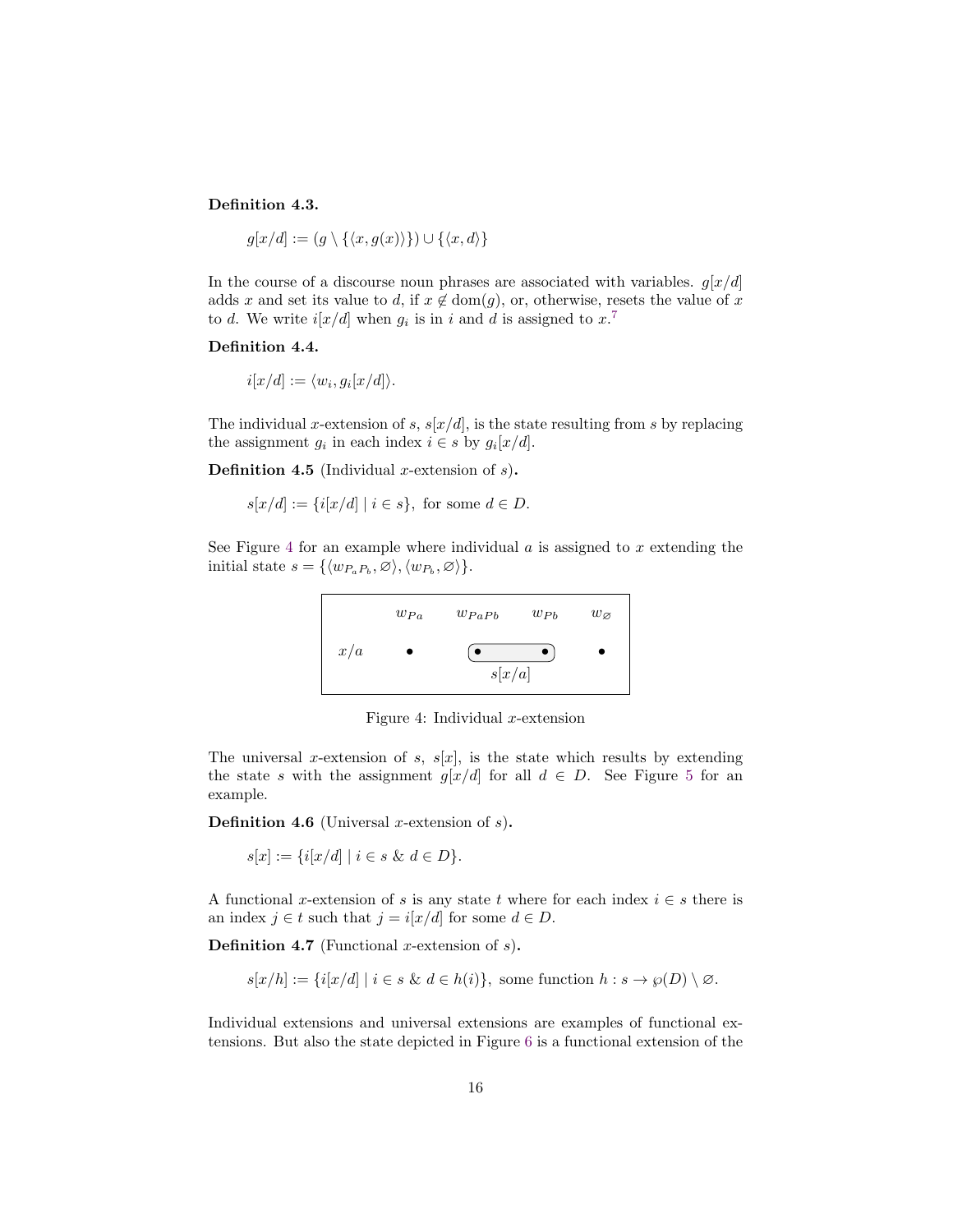<span id="page-16-1"></span>

<span id="page-16-2"></span>Figure 5: Universal x-extension, where  $D = \{a, b\}$ 



Figure 6: A functional  $x$ -extension of  $s$ 

state  $s = \{\langle w_{P_a P_b}, \varnothing \rangle, \langle w_{P_b}, \varnothing \rangle\}$  with h mapping  $\langle w_{P_a P_b}, \varnothing \rangle$  to  $\{a\}$  and  $\langle w_{P_b}, \varnothing \rangle$ to  $\{b\}.$ 

<span id="page-16-3"></span>However, the state represented in Figure [7](#page-16-3) is not a functional extension of  $s$ because it does not contain any extension of index  $\langle w_{P_aP_b}, \varnothing \rangle$ , such index does not "survive" in it.



Figure 7: Not a functional  $x$ -extension of  $s$ 

We next define the interpretation of terms:

Definition 4.8 (Terms).

$$
[\![t]\!]_{\mathcal{M},i} = \begin{cases} g_i(t) & \text{if } t \in \mathcal{V}, \\ I(w_i)(t) & \text{if } t \in \mathcal{C}. \end{cases}
$$

<span id="page-16-0"></span><sup>&</sup>lt;sup>7</sup>Technically, of course, *i* is an ordered pair and therefore  $g_i$  can not be an element of *i* but rather it's a coordinate of  $i.$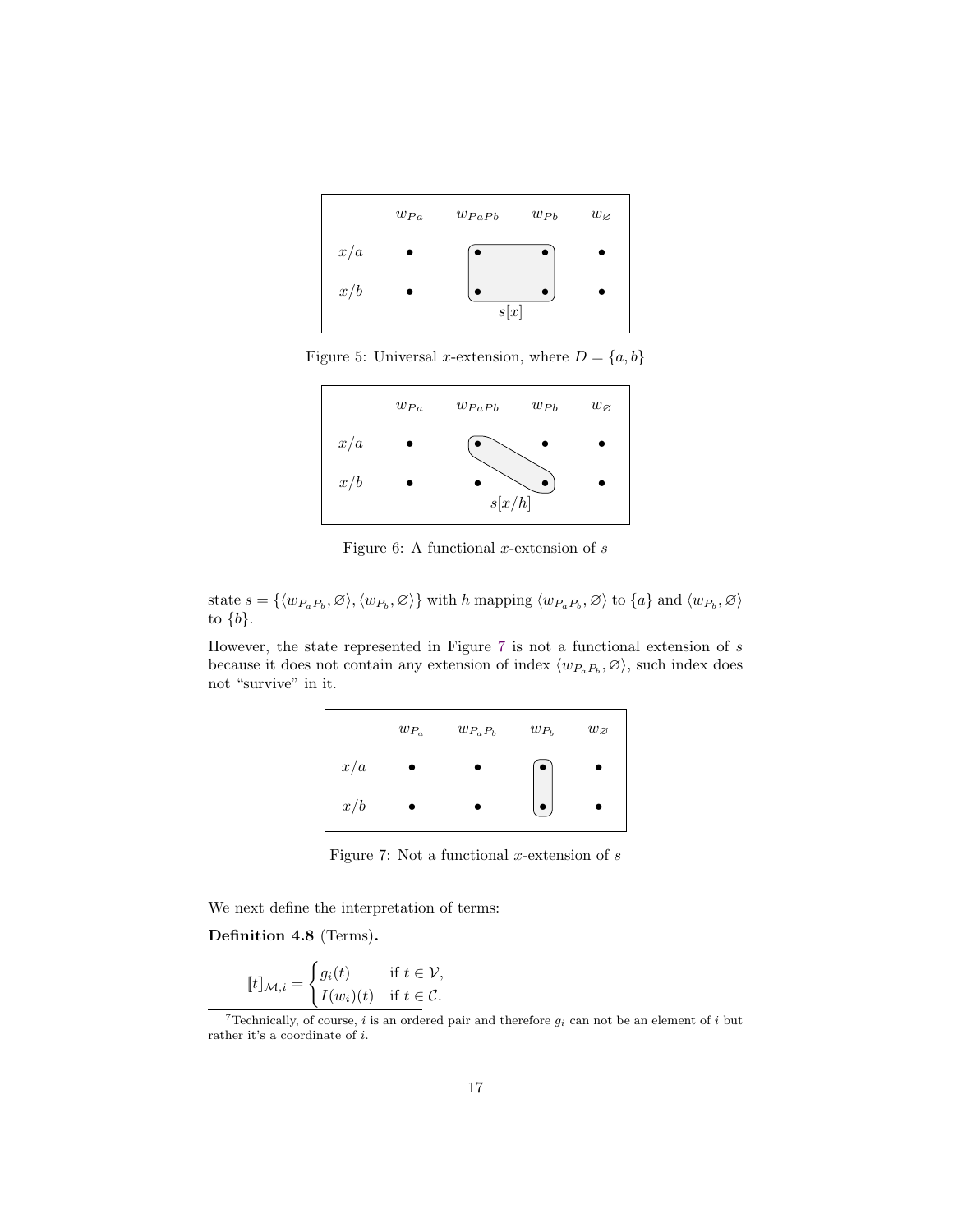<span id="page-17-0"></span>**Definition 4.9** (Support and anti-support). Let M be a model,  $\varphi$  a formula of our language, and s a state. We define what it means for a formula  $\varphi$  to be supported or anti-supported at a state  $s$  in  $M$  as follows.

$$
\mathcal{M}, s \models P^{n}t_{1}...t_{n} \text{ iff } \forall i \in s : \langle [t_{1}]_{\mathcal{M},i},..., [t_{n}]_{\mathcal{M},i} \rangle \in I(w_{i})(P^{n})
$$
\n
$$
\mathcal{M}, s \models P^{n}t_{1}...t_{n} \text{ iff } \forall i \in s : \langle [t_{1}]_{\mathcal{M},i},..., [t_{n}]_{\mathcal{M},i} \rangle \notin I(w_{i})(P^{n})
$$
\n
$$
\mathcal{M}, s \models \varphi \text{ iff } \mathcal{M}, s \models \varphi
$$
\n
$$
\mathcal{M}, s \models \varphi \lor \psi \text{ iff } \exists t, t': t \cup t' = s \text{ and } \mathcal{M}, t \models \varphi \text{ and } \mathcal{M}, t' \models \psi
$$
\n
$$
\mathcal{M}, s \models \varphi \lor \psi \text{ iff } \mathcal{M}, s \models \varphi \text{ and } \mathcal{M}, s \models \psi
$$
\n
$$
\mathcal{M}, s \models \varphi \land \psi \text{ iff } \mathcal{M}, s \models \varphi \text{ and } \mathcal{M}, s \models \psi
$$
\n
$$
\mathcal{M}, s \models \varphi \land \psi \text{ iff } \exists t, t': t \cup t' = s \text{ and } \mathcal{M}, t \models \varphi \text{ and } \mathcal{M}, t' \models \psi
$$
\n
$$
\mathcal{M}, s \models \Box \varphi \text{ iff } \forall i \in s : \mathcal{M}, R(w_{i})[g_{i}] \models \varphi
$$
\n
$$
\mathcal{M}, s \models \Box \varphi \text{ iff } \forall i \in s : \exists X \subseteq R(w_{i}) \text{ and } X \neq \varnothing \text{ and } \mathcal{M}, X[g_{i}] = \varphi
$$
\n
$$
\mathcal{M}, s \models \text{NE} \text{ iff } s \neq \varnothing
$$
\n
$$
\mathcal{M}, s \models \text{WE} \text{ iff } \mathcal{M}, s[x] \models \varphi
$$
\n
$$
\mathcal{M}, s \models \forall x \varphi \text{ iff } \mathcal{M}, s[x] \models \varphi
$$
\n
$$
\mathcal{M}, s \models \forall x \varphi \text{ iff } \mathcal{M
$$

We used the following abbreviations in the definition.

$$
X[g_i] = \{ \langle w, g_i \rangle \mid w \in X \},
$$
  

$$
R(w_i) = \{ v \in W \mid w_i R v \}.
$$

We will write  $\mathcal{M}, s \not\models \varphi$  if a formula  $\varphi$  is not supported by s in  $\mathcal{M}$ .

We will use the following abbreviation:  $\Diamond \varphi := \neg \Box \neg \varphi$ , which gives us the following interpretation of the possibility modal.

$$
\mathcal{M}, s \models \Diamond \varphi \quad \text{iff} \quad \forall i \in s : \exists X \subseteq R(w_i) \text{ and } X \neq \varnothing \text{ and } X[g_i] \models \varphi \n\mathcal{M}, s = \Diamond \varphi \quad \text{iff} \quad \forall i \in s : R(w_i)[g_i] = \varphi
$$

### 4.1 Quantifiers

The quantifiers in QBSML are defined as in team logic (Kontinen and Väänänen, [2009\)](#page-32-10) and in versions of dynamic semantics. Notice that also the inquisitive existential quantifier [\(Ciardelli and Roelofsen,](#page-30-5) [2011;](#page-30-5) [Ciardelli et al.,](#page-30-6) [2018\)](#page-30-6) can be defined in this framework using individual  $x$ -extensions rather than functional x-extensions. We use  $\exists^1 x$  to denote this notion as in (Kontinen and Väänänen, [2009\)](#page-32-10).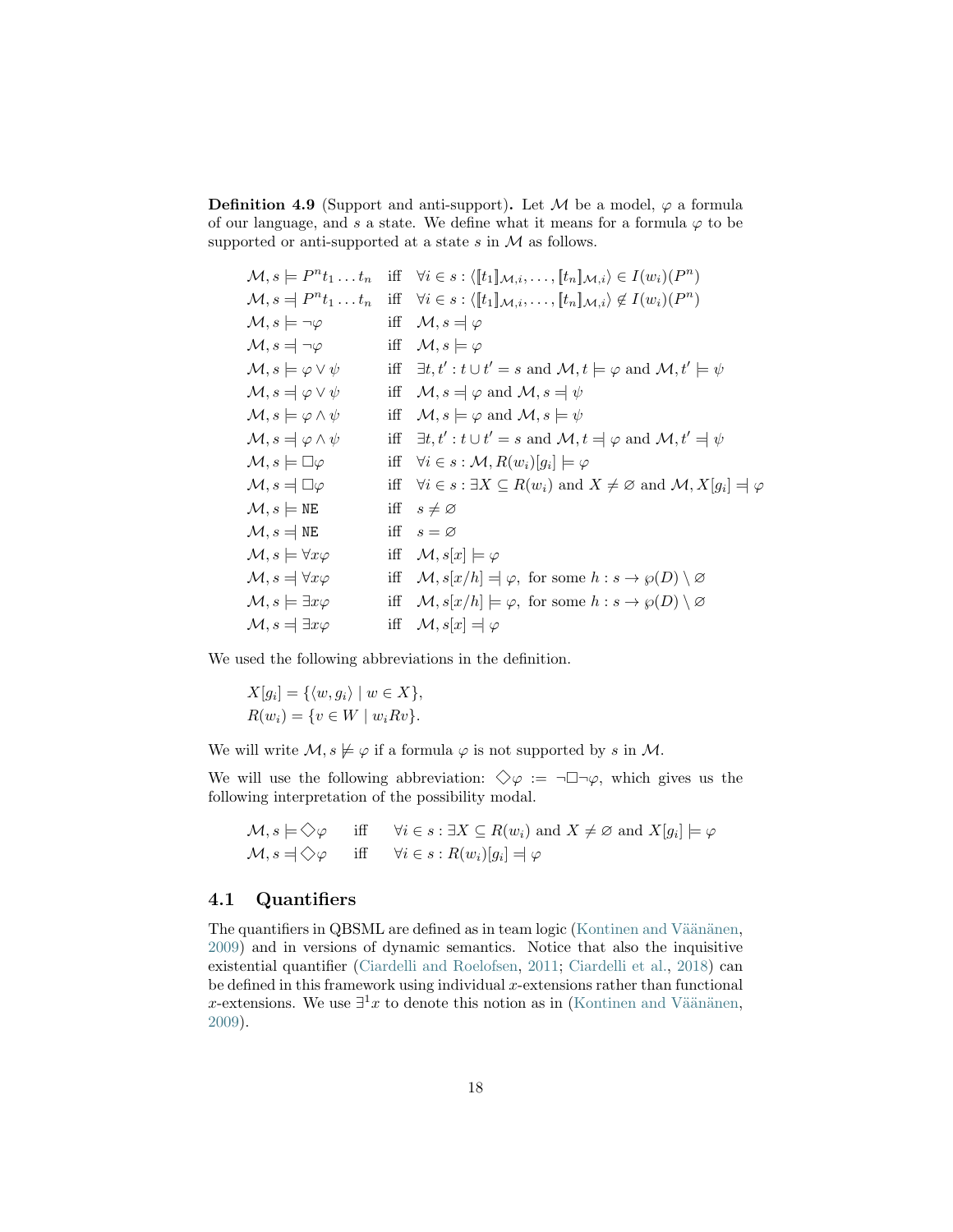$$
\mathcal{M}, s \models \exists^1 x \varphi \qquad \text{iff} \qquad \mathcal{M}, s[x/d] \models \varphi, \text{ for some } d \in D
$$

Let's consider some examples. Figure [8](#page-18-0) shows four models with states s, where  $D = \{a, b\}$ . The first, second and third model support the formula  $\exists x Px$ . Only the second and third model support the formula  $\exists^1 x Px$ , whereas only the third model supports  $\forall x Px$ .

<span id="page-18-0"></span>

| $\mathcal{M}_1$<br>$w_{P_a}$<br>$w_{P_b}$<br>Ø<br>$\bullet$                                                                                                              | $w_{P_a P_b}$<br>$w_{\varnothing}$                                               | $\mathcal{M}_2$<br>$w_{P_a} \quad w_{P_b} \quad w_{P_a P_b}$<br>Ø                                                               | $w_{\varnothing}$<br>$\bullet$                                                                                      |
|--------------------------------------------------------------------------------------------------------------------------------------------------------------------------|----------------------------------------------------------------------------------|---------------------------------------------------------------------------------------------------------------------------------|---------------------------------------------------------------------------------------------------------------------|
| $\mathcal{M}_3$<br>$w_{P_a}$<br>$w_{P_b}$<br>Ø                                                                                                                           | $w_{P_aP_b}$<br>$w_{\varnothing}$<br>$\left( \bullet \right)$                    | $\mathcal{M}_4$<br>$w_{P_a} \quad \, w_{P_b} \quad \, w_{P_a P_b}$<br>$\varnothing$                                             | $w_{\varnothing}$<br>$(\,\bullet\,)$                                                                                |
| $\mathcal{M}_1, s \models \exists x Px$<br>$\mathcal{M}_1, s \not\models \exists^1 x Px \quad \mathcal{M}_2 \models \exists^1 x Px$<br>$\mathcal{M}_1, s = \forall x Px$ | $\mathcal{M}_2 \models \exists x Px$<br>$\mathcal{M}_2 \not\models \forall x Px$ | $\mathcal{M}_3, s \models \exists x Px$<br>$\mathcal{M}_3, s \models \exists^1 x Px$<br>$\mathcal{M}_3, s \models \forall x Px$ | $\mathcal{M}_4$ , $s = \exists x Px$<br>$\mathcal{M}_4, s = \exists^1 x Px$<br>$\mathcal{M}_4$ , $s = \forall x Px$ |

Figure 8: Examples of quantified formulas supported and rejected.

<span id="page-18-1"></span>For instance  $\mathcal{M}_1, s \models \exists x Px$  because for all worlds w in s there is some  $d \in D$ such that  $d \in I(w)(P)$ . Instead,  $\mathcal{M}_1, s \not\models \exists^1 xPx$  because there is no  $d \in D$ such that  $d \in I(w)(P)$  in all worlds w. The reason why  $\mathcal{M}_3$ ,  $s \models \forall x Px$  is that we have to consider the universal x-extension of the state s in  $\mathcal{M}_3$ , see Figure [9.](#page-18-1)



Figure 9: Universal x-extension of  $\mathcal{M}_3$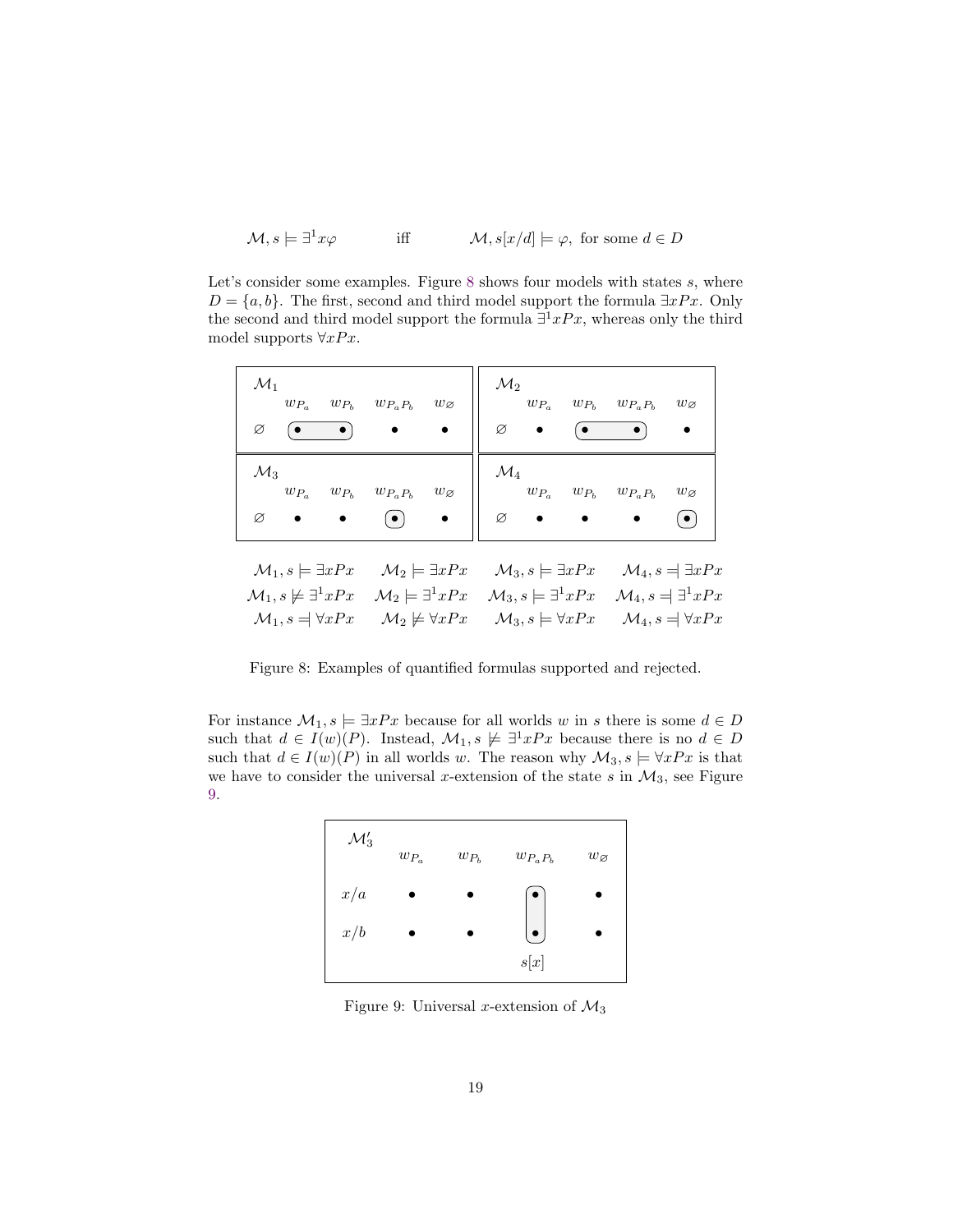#### <span id="page-19-3"></span><span id="page-19-0"></span>4.1.1 Modal formulas and state-based constraints on R

Modals are interpreted as in BSML and inquisitive modal logic [\(Ciardelli,](#page-30-10) [2016\)](#page-30-10). In these systems evaluating  $\Box \varphi$  or  $\Diamond \varphi$  means evaluating  $\varphi$  with respect to the state consisting of the set of worlds accessible from the relevant points of evaluation. Since states here are sets of world-assignment pairs we need to specify the assignment parameter for example to determine how free variables would be evaluated in such a state. Therefore we interpret  $\Box \varphi$  or  $\diamondsuit \varphi$  by evaluating  $\varphi$ with respect to a state constructed by combining the worlds accessible from  $w_i$ with  $g_i$ , for each relevant i.

For example,  $\mathcal{M}, s \models \Diamond \varphi$  iff for all  $i \in s$  there is a non-empty subset X of  $R(w_i)$ such that  $X[g_i] \models \varphi$ , i.e., we pair the assignment function  $g_i$  with the worlds in X.

If we look at  $M$ , s in Figure [10.](#page-19-1) Then we see the following to be the case:

<span id="page-19-1"></span>
$$
\mathcal{M}, s \not\models Px \mathcal{M}, s \models \diamondsuit Px
$$



Figure 10: An example with modal formulas

<span id="page-19-2"></span>In order to evaluate  $\Diamond Px$  in state s, Px needs to be supported at least in a non-empty substate of the first state and in a non-empty substate of the second state depicted in Figure [11.](#page-19-2)



Figure 11: Px evaluated at substates of  $R(w_i)[g_i]$ .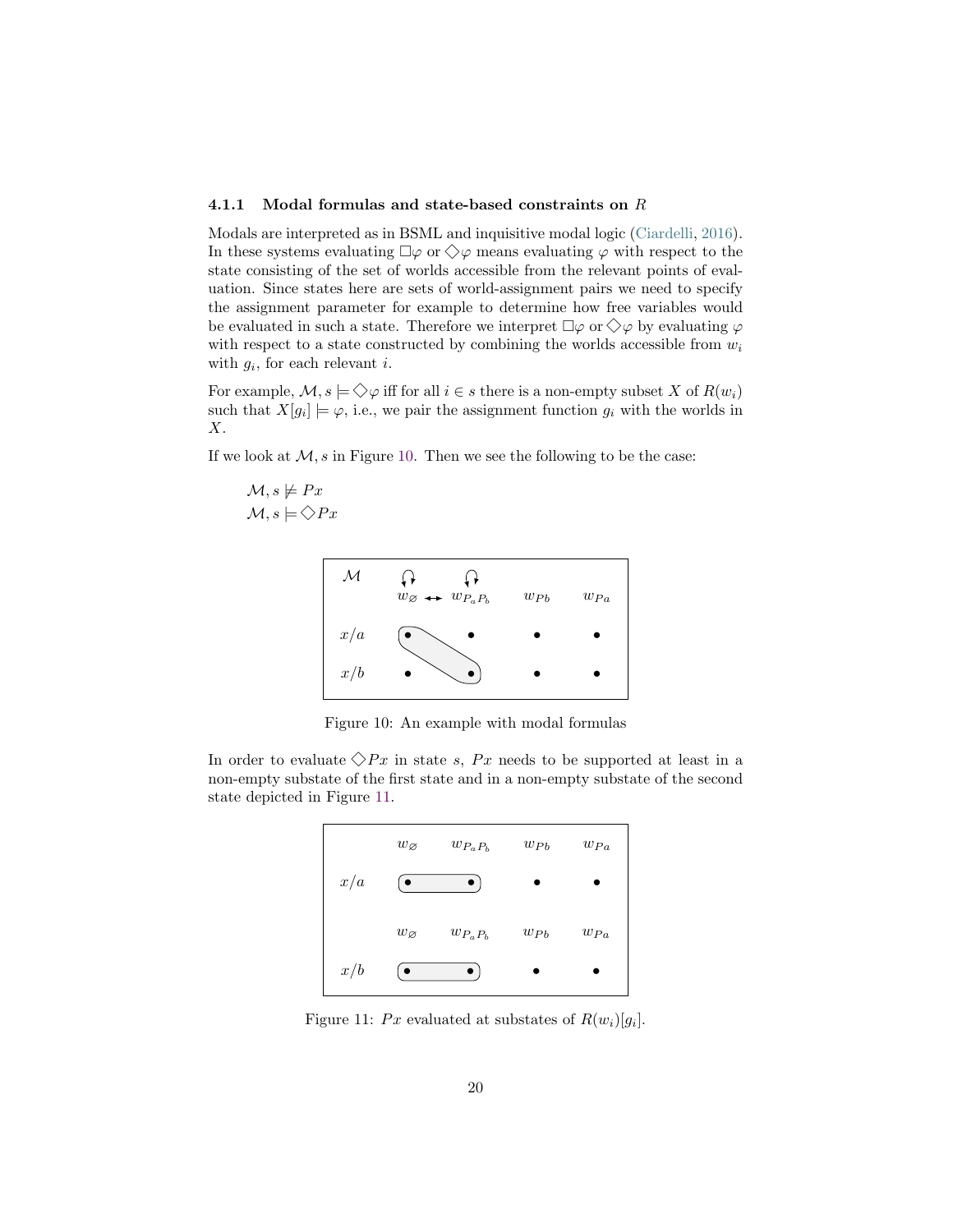<span id="page-20-1"></span>In order to capture the special characteristic of epistemic modals relevant for our ignorance inference we define properties of the accessibility relation  $R$  (as in [Aloni,](#page-29-0) [2021\)](#page-29-0).

**Definition 4.10.** Let M be a model and s a state on M. We define  $s^{\downarrow}$  as

$$
s^{\downarrow} := \{ w \in W \mid \langle w, g \rangle \in s \}
$$

and we say that R is *state-based* with respect to  $\mathcal{M}, s$  iff for all  $w \in s^{\downarrow}$ :  $R(w)$  =  $s^{\downarrow}$ . We say R is *indisputable* with respect to M, s iff for all  $w, v \in s^{\downarrow}$ :  $R(w)$  =  $R(v)$ . We say that M, s is epistemic or indisputable, respectively.

Note that if  $R$  is state-based then this implies that  $R$  is indisputable (see Figure [12\)](#page-20-0). Even though we call a model where R is state-based *epistemic*, this does not mean the modal should be interpreted as a knowledge operator, but rather as an epistemic possibility operator, like 'might'.

<span id="page-20-0"></span>

(a)  $R$  is state-based (and therefore in- (b)  $R$  is indisputable (but not statedisputable) based)



(c)  $R$  is neither state-based nor indisputable

Figure 12: Models with different properties of  $R$ 

# 4.2 Logical consequence and classicality of NE-free fragment

The logical consequence is defined in terms of preservation of support.

**Definition 4.11** (Logical consequence). Let  $\varphi, \psi \in \mathsf{QBSML}$  with free variables contained in the sequence  $\vec{x}$ . Then  $\varphi \models \psi$  iff for all M and s, whose domain contains  $\vec{x}$ : if  $\mathcal{M}, s \models \varphi$ , then  $\mathcal{M}, s \models \psi$ .

It is easy to show that the current semantics validates a number of classical laws  $(\varphi \equiv \psi \text{ is short for } \varphi \models \psi \text{ and } \psi \models \varphi)$ :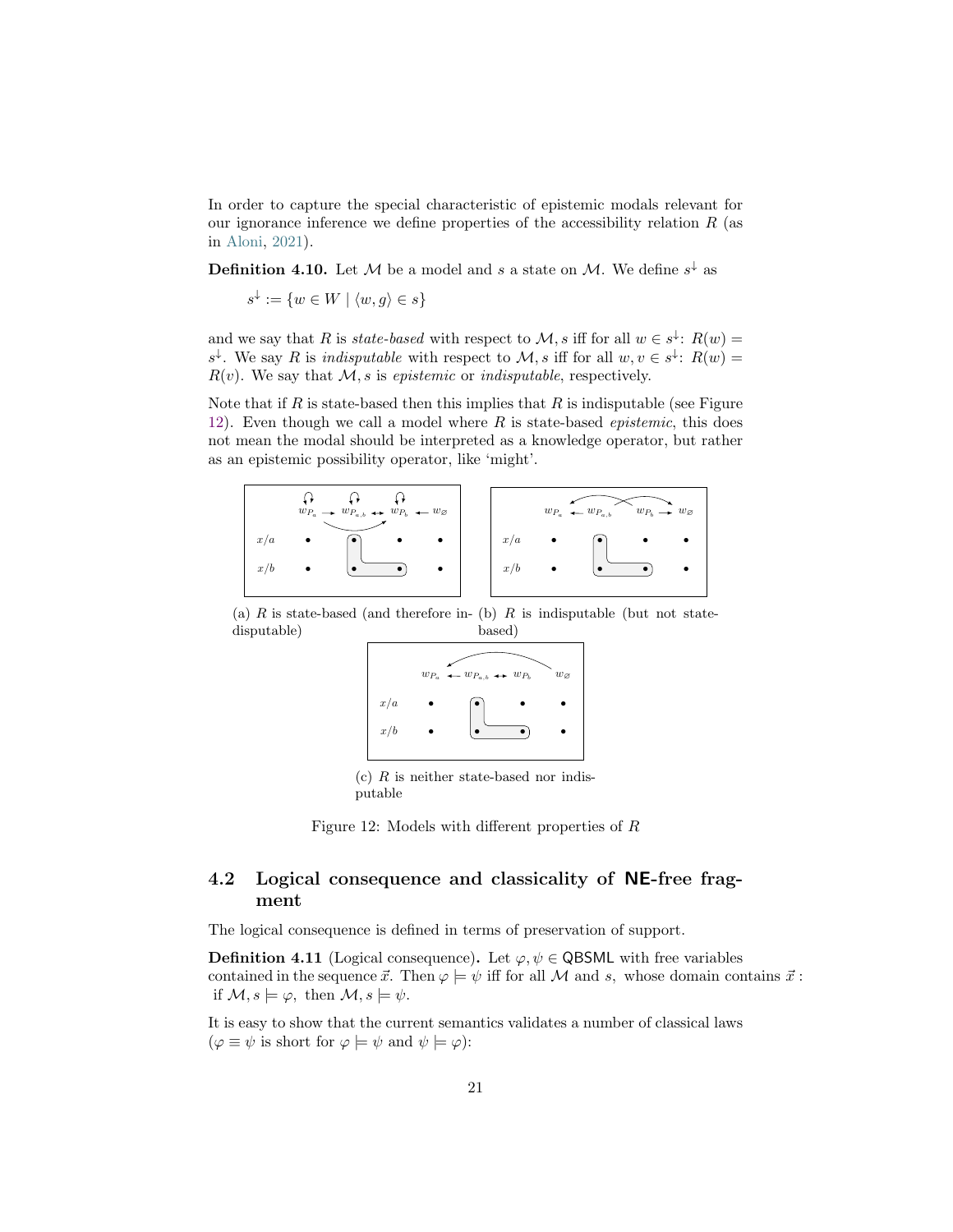<span id="page-21-1"></span>Fact 1 (Classical QBSML validities).

| $\varphi$                   | ≡        | $\neg\neg\varphi$               | <i>(Double Negation Elimination)</i> |
|-----------------------------|----------|---------------------------------|--------------------------------------|
| $\neg(\varphi \vee \psi)$   | $\equiv$ | $\neg \varphi \wedge \neg \psi$ | (De Morgan Laws)                     |
| $\neg(\varphi \wedge \psi)$ | $\equiv$ | $\neg \varphi \vee \neg \psi$   |                                      |
| $\neg\Box\varphi$           | 三        | $\diamondsuit \neg \varphi$     | $(Duality \Box / \Diamond)$          |
| $\neg \diamondsuit \varphi$ | $\equiv$ | $\Box\neg\varphi$               |                                      |
| $\neg\forall x \varphi$     | $\equiv$ | $\exists x \neg \varphi$        | $(Duality \forall/\exists)$          |
| $\neg \exists x \varphi$    | $\equiv$ | $\forall x \neg \varphi$        |                                      |

However, not all classical validities are validated. For example, addition fails whenever NE occurs in one of the disjuncts:  $\varphi \not\models \varphi \vee (\psi \wedge \mathsf{NE}).$ 

In fact, the non-emptiness atom is the only source of non-classical behaviour. As stated in Proposition [4.1,](#page-21-0) the NE-free fragment of QBSML can be reduced to classical quantified modal logic.

<span id="page-21-0"></span>**Proposition 4.1.** Let  $\varphi(\vec{x})$  be a NE-free formula of QBSML with free variables in  $\vec{x}$ . And let s be a state over M whose domain contains  $\vec{x}$ . Then

$$
\mathcal{M}, s \models \varphi(\vec{x}) \text{ iff } \mathcal{M}, w \models_g \varphi(\vec{x}), \text{ for all } \langle w, g \rangle \in s
$$

(where  $\models$  on the left is the state-based support relation, and  $\models$  on the right is the truth relation from classical quantified modal logic).

This result was proved for the propositional BSML by [Anttila](#page-29-7) [\(2021,](#page-29-7) Propositions 2.2.2, 2.2.8 and 2.2.16). In order to show that it also holds for QBSML it is enough to show that, if  $\varphi$  is NE-free,  $\forall x \varphi$ , and  $\exists x \varphi$  are flat, i.e., have the downward closed property, the union closure property and the empty state property. Note that given the duality of  $\exists x$  and  $\forall x$  all formulas of QBSML can be given in negation normal form, as was the case in BSML [\(Anttila,](#page-29-7) [2021,](#page-29-7) Propositions 2.2.6).

Fact 2. Let  $\forall x \varphi$ ,  $\exists x \varphi$  be formulas of QBSML such that they do not contain an occurrence of NE. Then  $\forall x \varphi$  and  $\exists x \varphi$  have the downward closed property, the union closure property and the empty state property.

Proof. We rely on the induction hypothesis given by [Anttila](#page-29-7) [\(2021,](#page-29-7) Proposition 2.2.8).

 $\forall x \varphi$ . Downward closed property: If  $\forall x \varphi$  does not contain NE we may assume by the induction hypothesis that  $\varphi$  is downward closed. Assume that  $\mathcal{M}, s \models \forall x \varphi$  and that  $t \subseteq s$ . Observe that  $t \subseteq s \Longleftrightarrow t[x] \subseteq s[x]$ . By  $\mathcal{M}, s \models \forall x \varphi$  we have that  $\mathcal{M}, s[x] \models \varphi$ . By the induction hypothesis, we have that  $\mathcal{M}, t[x] \models \varphi$ , hence  $\mathcal{M}, t \models \forall x \varphi$ .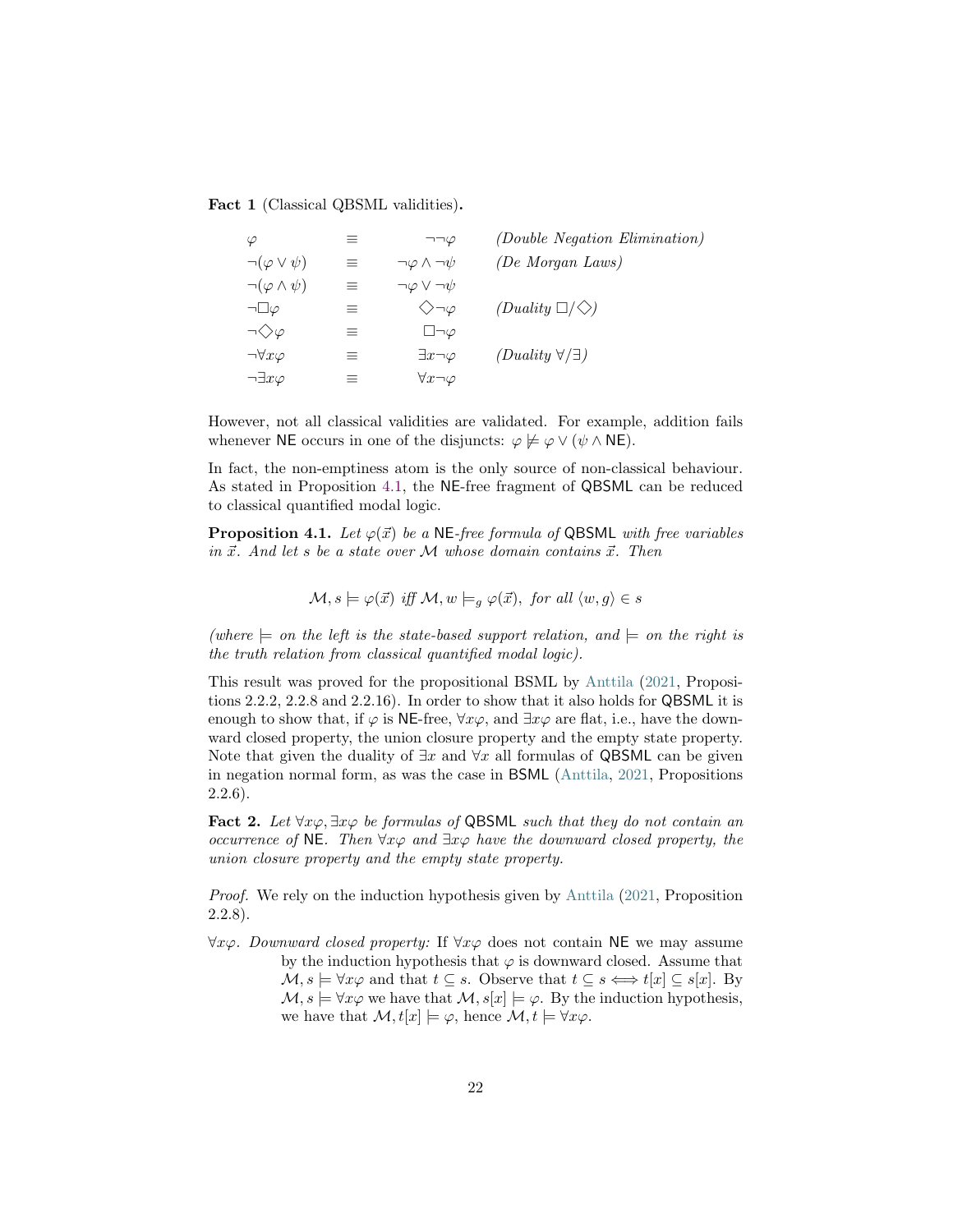- <span id="page-22-1"></span>Union closure property: If  $\forall x \varphi$  does not contain NE then by the induction hypothesis,  $\varphi$  has the union closure property. Assume that for some model M and some non-empty set of states S on M we have  $\mathcal{M}, s \models$  $\forall x \varphi$ , for all  $s \in S$ . This means that  $\mathcal{M}, s[x] \models \varphi$ , for all  $s \in S$ . By the induction hypothesis, we have that the union of the universal extensions of  $s \in S$ ,  $\bigcup_{s \in S} \{S[x]\}$ , supports  $\varphi$ .  $\bigcup_{s \in S} \{S[x]\} = \bigcup S[x]$ , so  $\mathcal{M}, \bigcup S[x] \models \varphi$ . We conclude  $\mathcal{M}, \bigcup S \models \forall x \varphi$ .
- Empty state property: If  $\forall x \varphi$  does not contain NE, then by the induction hypothesis  $\varphi$  has the empty state property. Let M be some model M then by the empty state property:  $\mathcal{M}, \varnothing \models \varphi$ . Clearly,  $\varnothing[x] = \varnothing$ , hence  $\mathcal{M}, \varnothing \models \forall x \varphi$ .
- $\exists x \varphi$ . Downward closed property: If  $\exists x \varphi$  does not contain NE we may assume by the induction hypothesis that  $\varphi$  is downward closed. Assume that  $\mathcal{M}, s \models \exists x \varphi$ . By  $\mathcal{M}, s \models \exists x \varphi$  we have that  $\mathcal{M}, s[x/h] \models \varphi$ , for some  $h : s \to \varphi(D) \setminus \varnothing$ . Observe that  $t \subseteq s \Rightarrow t[x/h]_t \subseteq s[x/h]$ . By the induction hypothesis:  $\mathcal{M}, t[x/h]_t \models \varphi$ . Hence  $\mathcal{M}, t \models \exists x \varphi$ . As t was arbitrary we conclude that  $\exists x \varphi$  is downward closed.
	- Union closure property: If  $\exists x \varphi$  does not contain NE, then by the induction hypothesis,  $\varphi$  has the union closure property. Assume that for some model M and some non-empty set of states S on M we have  $\mathcal{M}, s \models$  $\exists x \varphi$ , for all  $s \in S$ . This means that for all  $s \in S$ :  $\mathcal{M}, s[x/h_s] \models \varphi$ , for some  $h_s : s \to \varphi(D) \setminus \varnothing$ . By the induction hypothesis we have that the union of the functional extensions of  $s \in S$ , supports  $\varphi$ :  $\mathcal{M}, \bigcup_{s \in S} s[x/h_s] \models \varphi$ . It is easy to see that  $\bigcup_{s \in S} s[x/h_s]$  is itself a x-functional extension of  $\bigcup S$ . We conclude  $\mathcal{M}, \bigcup S \models \exists x \varphi$ .
	- Empty state property: If  $\exists x \varphi$  does not contain NE we may assume by the induction hypothesis that  $\varphi$  has the empty state property:  $\mathcal{M}, \varnothing \models$  $\varphi$ . Clearly,  $\varnothing[x/h] = \varnothing$ . Hence  $\mathcal{M}, \varnothing \models \exists x \varphi$ .

#### $\Box$

#### <span id="page-22-0"></span>4.3 Pragmatic intrusion

The pragmatic enrichment function is defined in terms of a systematic intrusion of NE in the recursive process of meaning composition (as in [Aloni,](#page-29-0) [2021\)](#page-29-0).

Definition 4.12 (Pragmatic enrichment). A pragmatic enrichment function is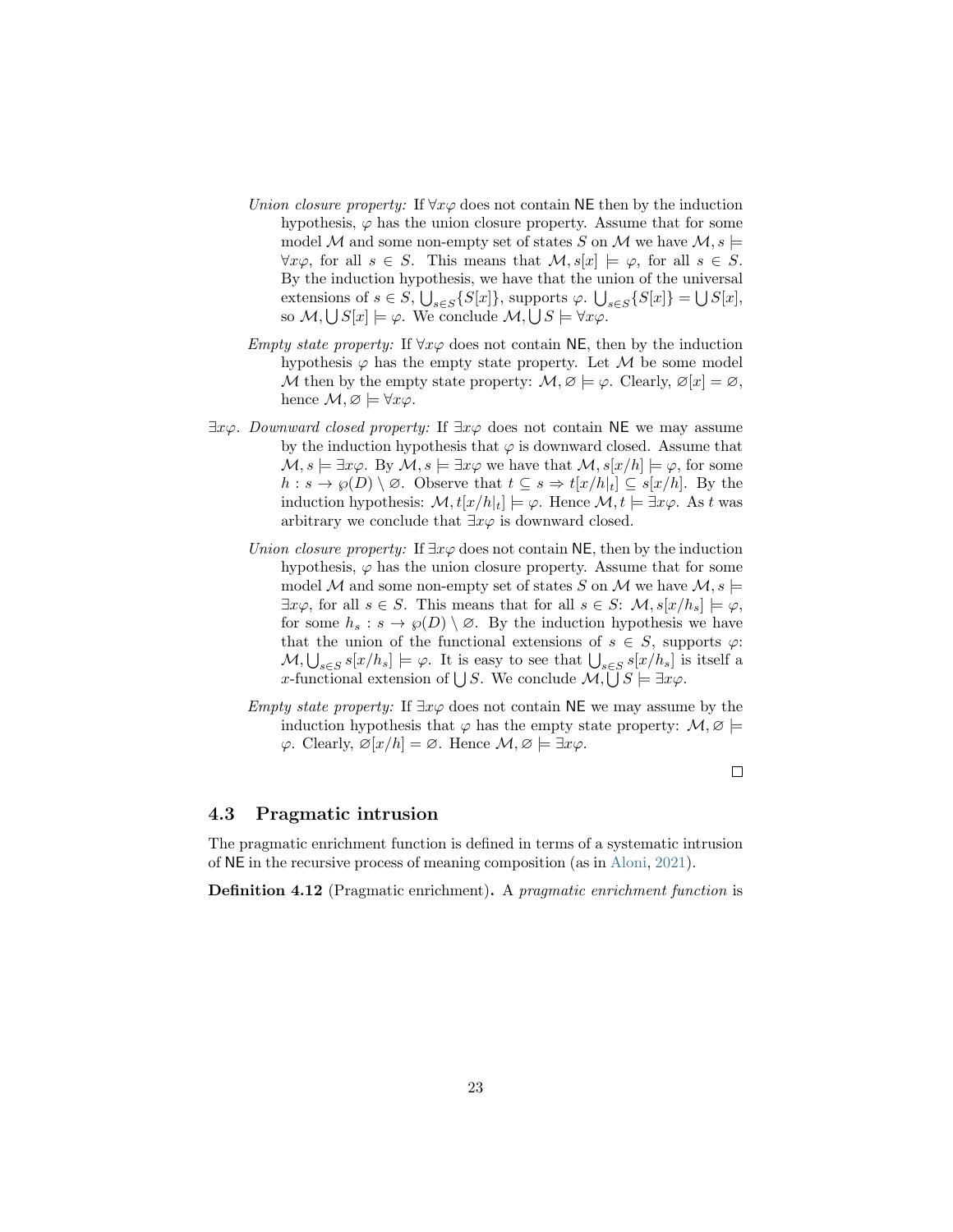<span id="page-23-1"></span>a mapping  $(.)^+$  from the NE-free fragment of  $\mathcal L$  to  $\mathcal L$  such that

$$
(Pt_1 ... t_n)^+ = Pt_1 ... t_n \wedge \text{NE}
$$
  
\n
$$
(\neg \varphi)^+ = \neg \varphi^+ \wedge \text{NE}
$$
  
\n
$$
(\varphi \vee \psi)^+ = (\varphi^+ \vee \psi^+) \wedge \text{NE}
$$
  
\n
$$
(\varphi \wedge \psi)^+ = (\varphi^+ \wedge \psi^+) \wedge \text{NE}
$$
  
\n
$$
(\Box \varphi)^+ = \Box \varphi^+ \wedge \text{NE}
$$
  
\n
$$
(\Diamond \varphi)^+ = \Diamond \varphi^+ \wedge \text{NE}
$$
  
\n
$$
(\exists x \varphi)^+ = \exists x \varphi^+ \wedge \text{NE}
$$
  
\n
$$
(\forall x \varphi)^+ = \forall x \varphi^+ \wedge \text{NE}
$$

Pragmatic enrichment has a crucial effect in combination with split disjunction. A state s supports a split disjunction  $(\varphi \lor \psi)$  iff s can be split into two substates, each supporting one of the disjuncts. A state s supports a pragmatically enriched disjunction  $(\varphi \vee \psi)^+$  iff s can be split into two non-empty substates, each supporting one of the disjuncts. In combination with a state-based accessibility relation this will derive ignorance effects. See Figure [13](#page-23-0) for illustrations.

As shown in [Aloni](#page-29-0) [\(2021\)](#page-29-0), pragmatic enrichment has non-trivial effects in combination with positive disjunctions and only in these cases. This will allow us to account for ignorance, distribution and free choice inference while avoiding counterintuitive results in other configurations, in particular under negation.

<span id="page-23-0"></span>

| $\mathcal{M}_1$<br>$w_{P_a}$<br>$w_{P_b}$ $w_{P_a P_b}$<br>$\bullet$<br>Ø                                                       | $w_{\varnothing}$                                           | $\mathcal{M}_2$<br>$w_{P_a}$ $w_{P_b}$<br>$w_{P_aP_b}$<br>$w_{\varnothing}$<br>Ø                          |
|---------------------------------------------------------------------------------------------------------------------------------|-------------------------------------------------------------|-----------------------------------------------------------------------------------------------------------|
| $\mathcal{M}_3$<br>Ø                                                                                                            | $w_{P_a} \hspace{0.5cm} w_{P_b} \hspace{0.5cm} w_{P_a P_b}$ | $w_{\varnothing}$<br>$\bullet$                                                                            |
| $\mathcal{M}_1, s \models Pa \vee Pb$<br>$\mathcal{M}_2, s \models (Pa \lor Pb)^+$<br>$\mathcal{M}_3, s \models (Pa \lor Pb)^+$ |                                                             | $\mathcal{M}_1, s \not\models (Pa \vee Pb)^+$<br>$\mathcal{M}_2, s \models \Diamond Pa \land \Diamond Pb$ |

Figure 13: Examples with pragmatically enriched formulas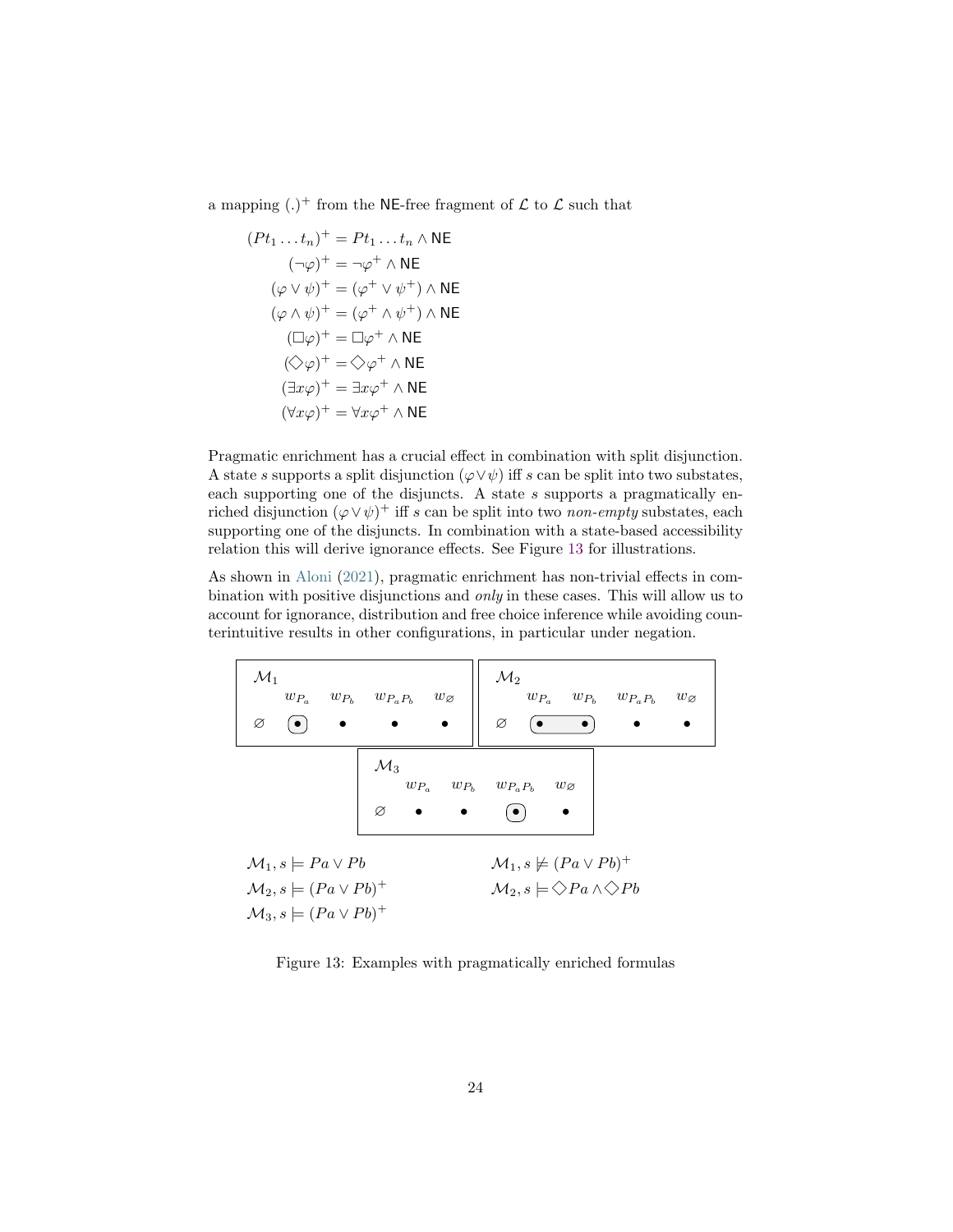# <span id="page-24-2"></span>5 Results

We are finally in a position to revisit Section [2.5](#page-9-4) and show that our theory fulfills the desiderata we formulated there.

Using pragmatic enrichment we derive all our desiderata including ignorance and its obviation, distribution, free choice and classical behaviour under negation. In [\(56\)-](#page-24-0)[\(58\)](#page-24-1) the Diamond is interpreted epistemically (for which we assume a state-based accessibility relation as in (as in [Aloni,](#page-29-8) [2018,](#page-29-8) [2021\)](#page-29-0).

<span id="page-24-1"></span><span id="page-24-0"></span>

| (56) | $a_{\cdot}$<br>b. | Klaus has at least three children.<br>$(\text{three} \vee \text{more})^+ \models \diamondsuit$ three $\wedge \diamondsuit$ more                             | [Ignorance]                  |
|------|-------------------|-------------------------------------------------------------------------------------------------------------------------------------------------------------|------------------------------|
| (57) | $a_{\cdot}$       | Every woman in my family has at least<br>three children.                                                                                                    | [Obviation]                  |
|      | b.                | $(\forall x(\texttt{three}(x) \lor \texttt{more}(x)))^+ \not\models \forall x (\diamondsuit \texttt{three}(x) \land \diamondsuit \texttt{more}(x))$         |                              |
| (58) | a.                | Every woman in my family has at least<br>three children.                                                                                                    | $[Distribution^{\diamond} ]$ |
|      | b.                | $(\forall x(\texttt{three}(x) \lor \texttt{more}(x)))^+ \models \exists x \diamondsuit \texttt{three}(x) \land \exists x \diamondsuit \texttt{more}(x)$     |                              |
| (59) | a.<br>b.          | You are required to read at least three books.<br>$(\Box(\mathtt{three} \lor \mathtt{more}))^+ \models \diamondsuit$ three $\land \diamondsuit$ more        | $\Box$ free choice           |
| (60) | $a_{\cdot}$<br>b. | You are allowed to read at least three books.<br>$(\diamondsuit$ (three $\vee$ more)) <sup>+</sup> $\models \diamondsuit$ three $\wedge \diamondsuit$ more  | $ \diamondsuit$ free choice  |
| (61) |                   | a. : Xiaus does not have at least three children.<br>b. $(\neg(\texttt{three} \lor \texttt{more}))^+ \models \neg \texttt{three} \land \neg \texttt{more})$ | Negation                     |

In the remaining of this section we give proofs of these facts.

### 5.1 Ignorance

The ignorance inference is derived for pragmatically enriched disjunctions, assuming a state-based accessibility relation.

#### Fact 3.

 $(Pa \vee Pb)^+ \models \diamondsuit Pa \wedge \diamondsuit Pb$  [if R is state-based]

*Proof.* Assume we have a model and a state such that  $\mathcal{M}, s \models (Pa \lor Pb)^+$  and assume R is state-based in  $(M, s)$ . This means that  $M, s \models (Pa \land \mathsf{NE}) \lor (Pb \land \mathsf{NE})$ NE). It follows that there must be non-empty  $t, t'$  such that  $t \cup t' = s$  and  $\mathcal{M}, t \models Pa$  and  $\mathcal{M}, t' \models Pb$ . Since R is state-based, it is also reflexive. By reflexivity of R we can be sure that  $\mathcal{M}, t \models \Diamond Pa$  and  $\mathcal{M}, t' \models \Diamond Pb$ . Since  $t \subseteq s$  we have  $\mathcal{M}, s \models \Diamond Pa$  and since  $t' \subseteq s$  we have  $\mathcal{M}, s \models \Diamond Pb$ . Hence  $\mathcal{M}, s \models \Diamond Pa \land \Diamond Pb.$  $\Box$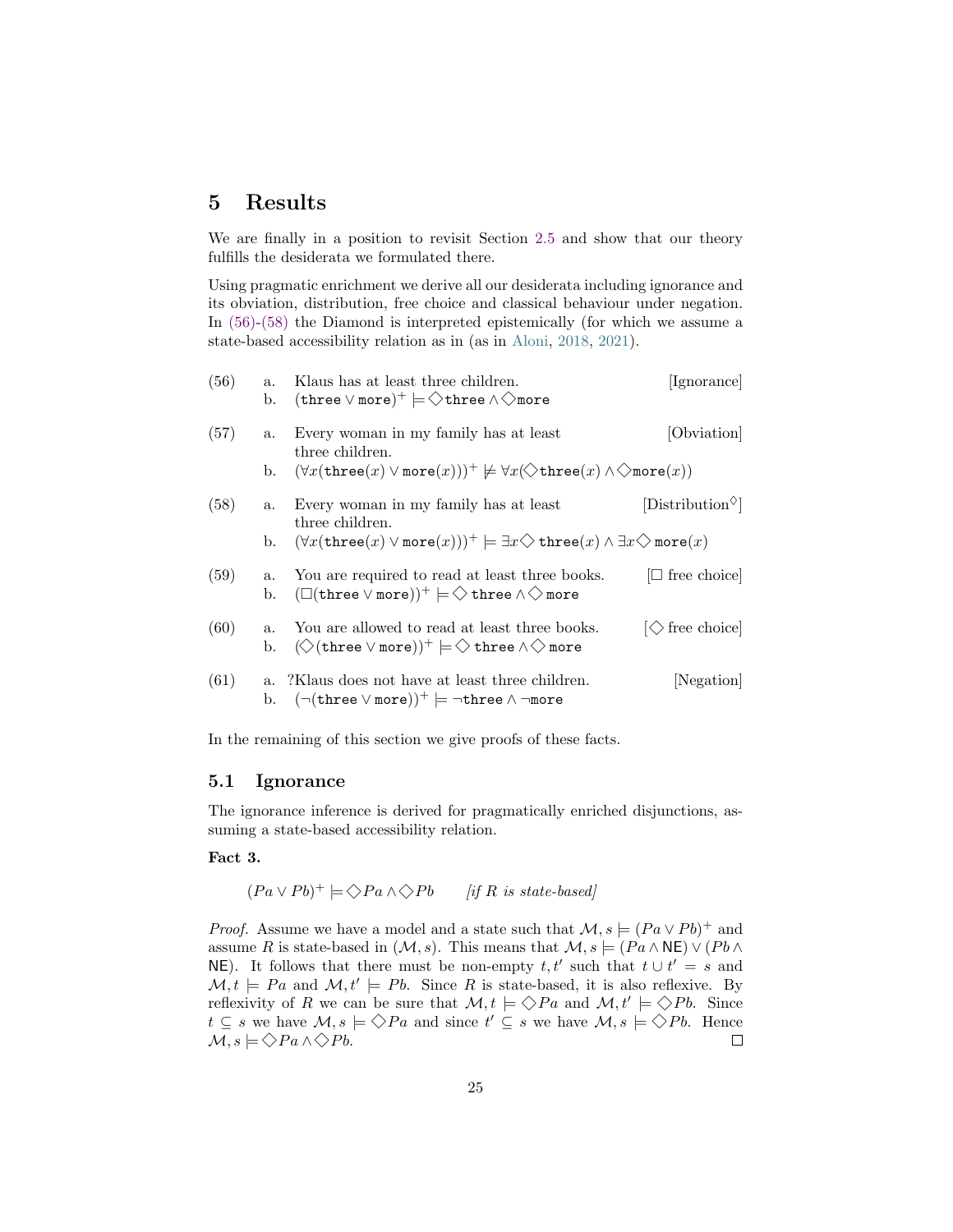This result can easily be generalised to arbitrary  $\varphi$ .

### 5.2 Obviation

The ignorance inference does not arise when disjunction occurs in the scope of a universal or a deontic modal operator. We show this only for the universal quantifier case. In Fact [4](#page-25-0) we assume again that  $\Diamond$  is an epistemic modal, relying on a state-based accessibility relation:

#### <span id="page-25-0"></span>Fact 4.

$$
\forall x (Px \lor Qx)^{+} \not\models \forall x (\Diamond Px \land \Diamond Qx)
$$

Proof. Consider the following counter-example.

|   | $w_{P_a}$ | $w_{Q_b}$ | $w_{P_aQ_b}$ | $w_{\varnothing}$ |
|---|-----------|-----------|--------------|-------------------|
| Ø |           |           | $\bullet$    |                   |

Figure 14

This state supports  $\forall x (Px \lor Qx)^{+}$ , because its universal extension supports  $(Px \vee Qx)^{+}$ . Split the state horizontally and the two non-empty substates support  $Px$  and  $Qx$ , respectively. Specifically, in this example this is true because the domain contains two objects.



Figure 15

But it does not support  $\forall x (\Diamond Px \land \Diamond Qx)$ , because its universal extension does not support  $\Diamond Px \land \Diamond Qx$ . The first substate in Figure [16](#page-26-0) below does not support  $\Diamond Qx$  and the other substate does not support  $\Diamond Px$ .

 $\Box$ 

Notice that the ambiguity of the deontic cases between epistemic and authoritative readings is expressed as a scope ambiguity with the disjunction taking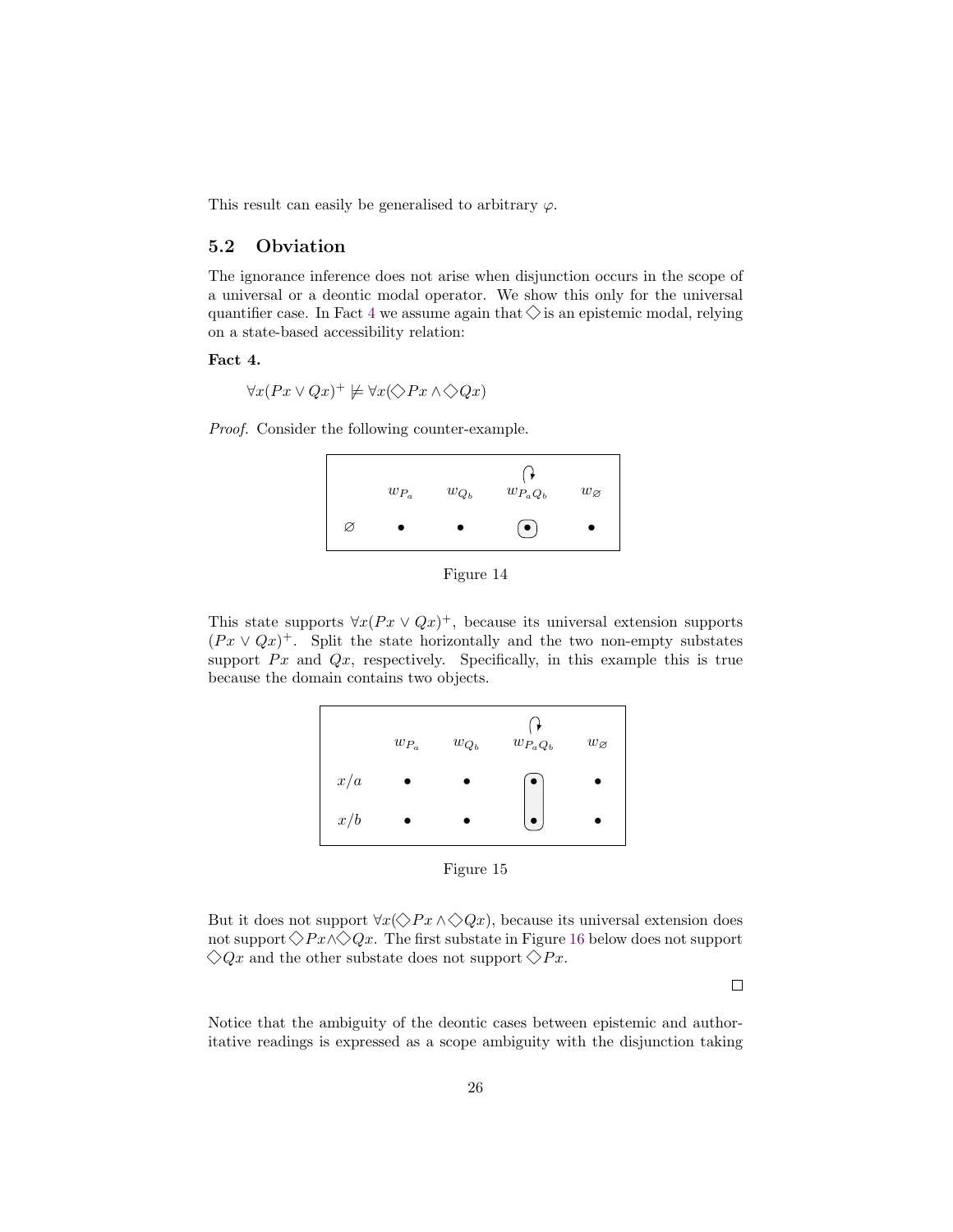<span id="page-26-0"></span>

Figure 16

wide scope with respect to the modal operator in the epistemic case. A full approach of these cases however requires a multi-modal system where  $\square_d$  is a deontic modal and  $\Diamond_e$  is an epistemic one:

- (62) Paprika is required to read two or three books.
	- a. Authoritative:  $\Box_d (Pa \lor Pb)^+ \models \bigotimes_d Pa \land \bigotimes_d Pb$
	- b. Epistemic:  $(\Box_d Pa \vee \Box_d Pb)^+ \models \Diamond_e \Box_d Pa \wedge \Diamond_e \Box_d Pb$

#### 5.3 Distribution

We also predict the following distribution fact. In a situation of full information  $\forall x (Px \lor Qx)^+ \text{ implies } \exists x Px \land \exists x Qx.$ 

**Fact 5.** Assume s is a state of maximal information, i.e.,  $\text{card}(s) = 1$ . Then

 $M, s \models (\forall x (Px \lor Qx))^+ \Rightarrow M, s \models \exists x Px \land \exists x Qx$ 

*Proof.* Assume  $\mathcal{M}, s \models (\forall x (Px \lor Qx))^+$  and card(s) = 1. Let  $s = \{i\}$ . By definition, we have that  $\mathcal{M}, s[x] \models (Px \land \mathsf{NE}) \lor (Qx \land \mathsf{NE})$ . It follows that there are non-empty  $t, t' \subseteq s[x]$  such that  $\mathcal{M}, t \models Px$  and  $\mathcal{M}, t' \models Qx$ . Since  $s = \{i\},$ both  $t$  and  $t'$  will contain extensions of one and the same world  $w_i$  and so we can be sure that there is some functional x-extension of s which supports  $Px$ and some which supports  $Qx$ . Hence  $\mathcal{M}, s \models \exists xPx \land \exists xQx$ .  $\Box$ 

Without the assumption of full information we derive something weaker.

Fact 6.

$$
(\forall x (Px \lor Qx))^+ \models \exists x \diamondsuit Px \land \exists x \diamondsuit Qx \qquad [if R \text{ is state-based}]
$$

*Proof.* Assume we have a model  $M$ , a state s and R is state-based. Assume that  $\mathcal{M}, s \models (\forall x (Px \lor Qx))^+$ . From this it follows that there are non-empty t, t' such that  $t \cup t' = s[x]$  and  $\mathcal{M}, t \models Px$  and  $\mathcal{M}, t' \models Qx$ .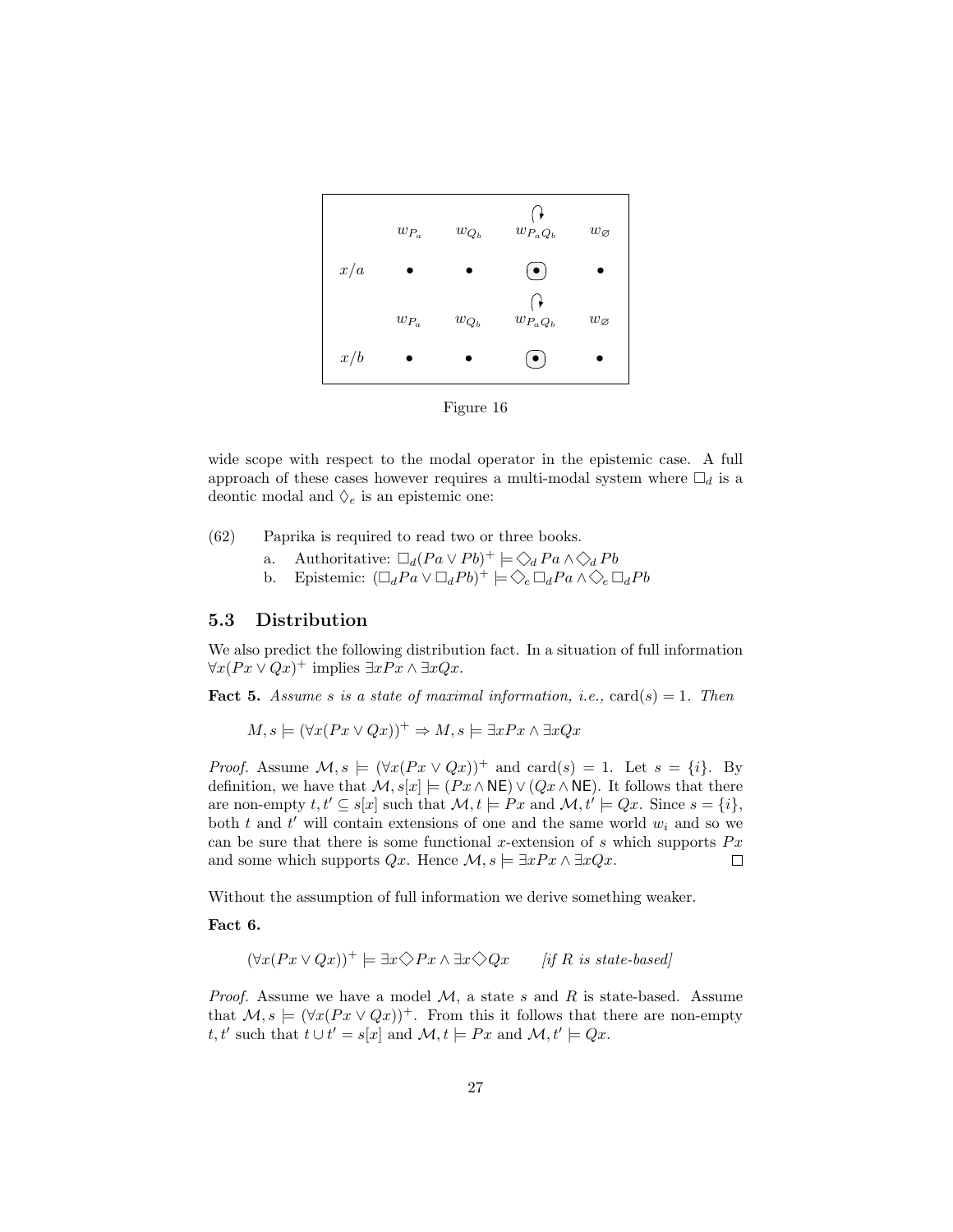- <span id="page-27-1"></span>1. We need to show that  $\mathcal{M}, s \models \exists x \Diamond Px$ . From  $\mathcal{M}, s \models Px$ , it follows that there is at least one index  $i \in s$  and a  $d \in D$  such that  $i[x/d]$  supports Px. Let  $X = \{i\}$  and suppose that  $g_i(x) = d$ . If we take the x-extension  $s[x/d]$ , then we can be sure that  $s[x/d] \models \Diamond Px$ . Since R is state-based we can access  $w_i$  from anywhere in s and it follows that for every  $j \in s[x/d]$ , there exists an  $X \subseteq R(w_i)$  such that  $X \neq \emptyset$  and  $X[g_i] \models Px$ . Since individual x-extensions are particular cases of functional x-extensions, we conclude  $\mathcal{M}, s \models \exists x \diamondsuit Px.$
- 2. The case for  $Qx$  is analogous.

We have shown that  $\mathcal{M}, s \models \exists x \diamondsuit Px$  and that  $\mathcal{M}, s \models \exists x \diamondsuit Qx$ . We conclude that  $\mathcal{M}, s \models \exists x \diamondsuit Px \land \exists x \diamondsuit Qx.$  $\Box$ 

#### 5.4 Free choice

For pragmatically enriched sentences we predict  $\Box$  and  $\diamondsuit$  free choice inferences (as in [Aloni,](#page-29-0) [2021\)](#page-29-0) but also cases of so-called universal fc, which have been attested experimentally by [Chemla](#page-29-9) [\(2009\)](#page-29-9):

(63) a. All of the boys may go to the beach or to the cinema.  $\rightsquigarrow$  All of the boys may go to the beach and all of the boys may go to the cinema. b.  $\forall x \Diamond (\varphi \lor \psi) \leadsto \forall x \Diamond \varphi \land \forall x \Diamond \psi$ 

<span id="page-27-0"></span>Fact  $7$  ( $\Box$ -free choice).

 $\Box (Pa \lor Pb)^+ \models \bigotimes Pa \land \bigotimes Pb$ 

*Proof.* Let M be a model and s a state based on M. Assume  $M, s \models \Box (Pa \vee$  $Pb$ <sup>+</sup>. It follows that for every  $i \in s$ :  $R(w_i)[g_i] \models (Pa \vee Pb)^+$ . This means there are non-empty  $t, t' \subseteq R(w_i)[g_i]$  and  $t \models Pa$  and  $t' \models Pb$ . But this means that for every  $i \in s$  there exists a non-empty  $X \subseteq R(w_i)$  such that  $X[g_i] \models Pa$  and a non-empty  $X' \subseteq R(w_i)$  such that  $X'[g_i] \models Pb$ . We conclude that  $\mathcal{M}, s \models \Diamond Pa \land \Diamond Pb.$  $\Box$ 

Fact 8  $\Diamond$ -free choice).

 $\bigcirc (Pa \vee Pb)^+ \models \bigcirc Pa \wedge \bigcirc Pb$ 

Proof. Similar to the proof of Fact [7.](#page-27-0) See also [Aloni](#page-29-0) [\(2021,](#page-29-0) Fact 4).  $\Box$ 

Fact 9 (Universal free choice).

$$
\forall x \diamondsuit (Px \vee Qx)^+ \models \forall x \diamondsuit Px \wedge \forall x \diamondsuit Qx
$$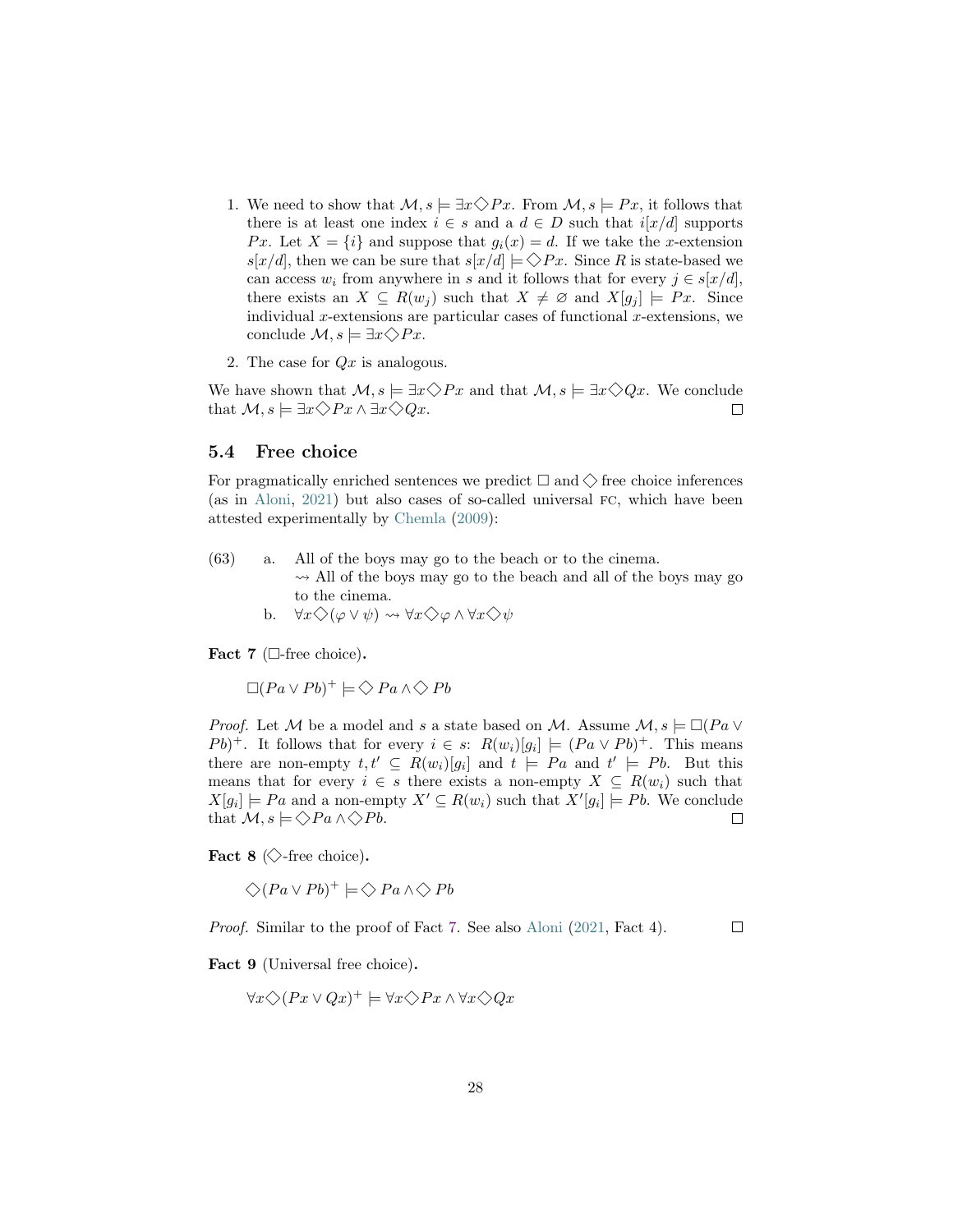<span id="page-28-1"></span>*Proof.* Suppose  $M, s \models \forall x \Diamond (Px \lor Qx)^{+}$ , which implies  $M, s[x] \models \Diamond (Px^{+} \lor Qx)^{+}$  $Qx^+$ ) and  $s \neq \emptyset$ . Let  $i \in s[x]$ .  $M, s[x] \models \Diamond (Px^+ \vee Qx^+)$  means that there is a non-empty  $X \subseteq R[w_i]$  such that  $M, X[g_i] \models (Px^+ \vee Qx^+)$ . Therefore there are some  $t_1,t_2$  such that  $X[g_i] = t_1 \cup t_2$  and  $M, t_1 \models Px^+$  and  $M, t_2 \models Qx^+$ . It follows that  $t_1 \neq \emptyset$  and  $M, t_1 \models Px$ . Since i was arbitrary we conclude  $M, s[x] \models \Diamond Px$ , and therefore  $M, s \models \forall x \Diamond Px$ . By the same reasoning we conclude  $M, s \models \forall x \Diamond Qx$  and therefore  $M, s \models \forall x \Diamond Px \land \forall x \Diamond Qx$ .  $\Box$ 

All these results can easily be generalised to arbitrary  $\varphi, \psi$ .

#### 5.5 Behaviour under negation

We conclude the section by proving that ignorance effects disappear under negation (see [Aloni,](#page-29-0) [2021,](#page-29-0) for a generalisation of this result).

Fact 10.

 $\neg (Pa \lor Pb)^+ \models \neg Pa \land \neg Pb$ 

*Proof.* Assume  $\mathcal{M}, s \models \neg (Pa \lor Pb)^+$ . It follows that  $s \neq \emptyset$  and  $\mathcal{M}, s =$  $(Pa \vee Pb)^+$ . This means that  $\mathcal{M}, s \neq Pa \wedge \mathsf{NE}$  and  $\mathcal{M}, s \neq Pb \wedge \mathsf{NE}$ . Since  $s = s \cup \emptyset$ , and  $\mathcal{M}, \emptyset = \mathsf{NE}$ , it follows that  $\mathcal{M}, s = \mathsf{Pa}$  and  $\mathcal{M}, s = \mathsf{P}_b$ , which means that  $\mathcal{M}, s \models \neg Pa$  and  $\mathcal{M}, s \models \neg Pb$ . We conclude  $\mathcal{M}, s \models \neg Pa \land \neg Pb$ .  $\Box$ 

This means that we can account for the infelicity of [\(64\)](#page-28-0) in terms of blocking as explained in Section [2.4.](#page-8-3)

<span id="page-28-0"></span>(64) ? John does not have at least three children.

# 6 Conclusion

We have addressed a number of puzzles arising for the interpretation of modified numerals. Following Büring and others we have assumed that the main difference between comparative and superlative modifiers is that only the latter convey disjunctive meanings. We further argued that the inference patterns triggered by disjunction and superlative modifiers are hard to capture in existing semantic and pragmatic analyses of these phenomena (neo-Gricean or grammatical alike), and we have proposed a novel account of these inferences in the framework of bilateral state-based modal logic defining a first order extension of Aloni's BSML. In this framework, next to literal meanings (the NE-free fragment of the language, ruled by classical logic), also pragmatic factors (NE) are modelled and the additional inferences that arise from their interaction (ignorance, distribution, free choice). The intruding pragmatic factor represented by NE, connects to a tendency of language users to neglect the empty state, an abstract element comparable to the zero in mathematics. In future work we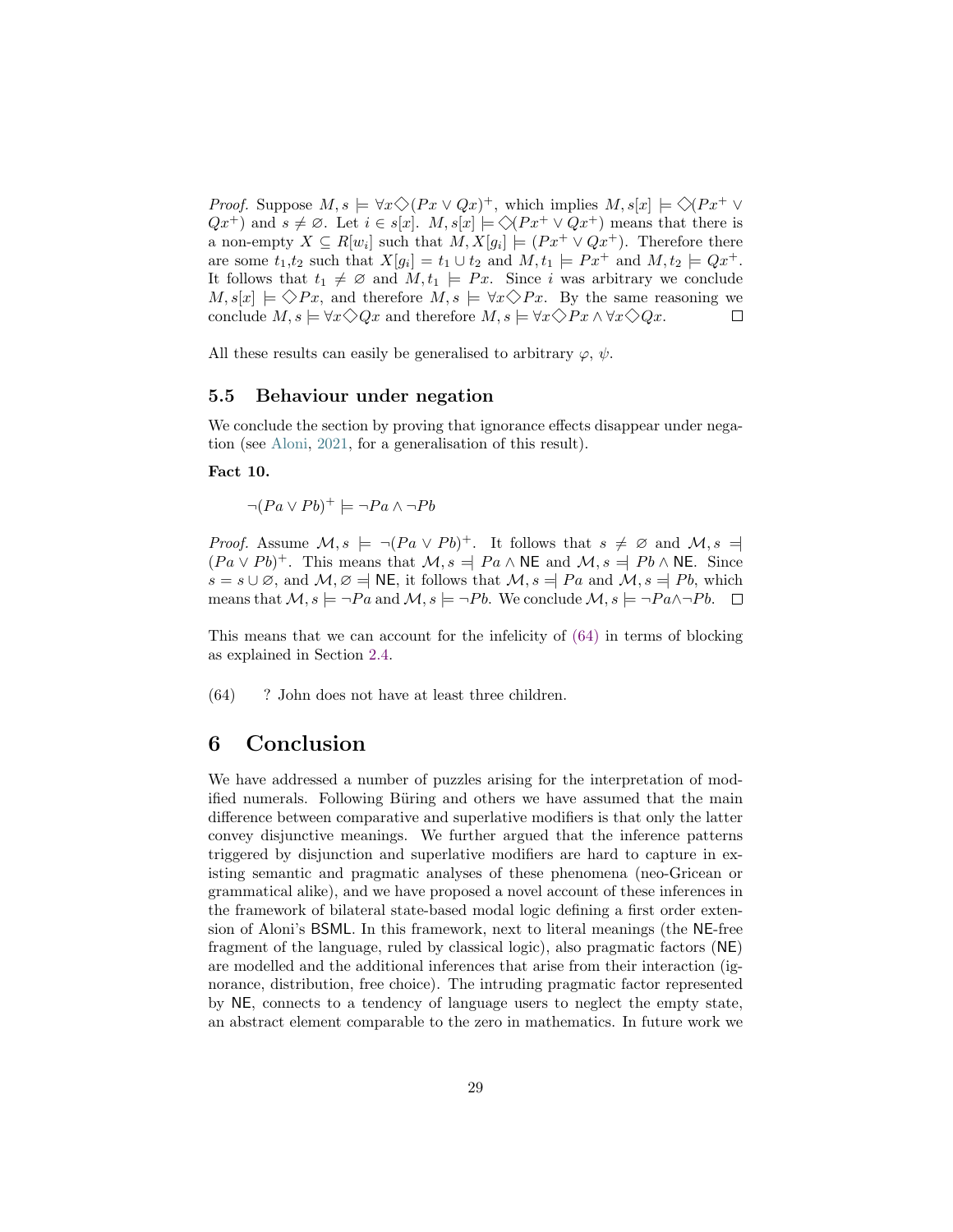would like to seek corroboration by conducting experiments and test our predictions. This would perhaps also shed more light on the tendency to neglect the empty state and the cognitive plausibility of the framework.

# References

- <span id="page-29-6"></span>Maria Aloni. Quantification under Conceptual Covers. PhD thesis, Insitute for Logic, Language and Computation. University of Amsterdam, 2001. URL [https://www.illc.uva.nl/cms/Research/Publications/](https://www.illc.uva.nl/cms/Research/Publications/Dissertations/DS-2001-01.text.pdf) [Dissertations/DS-2001-01.text.pdf](https://www.illc.uva.nl/cms/Research/Publications/Dissertations/DS-2001-01.text.pdf). ILLC Dissertation Series 2001-01. (Cited on page [15.](#page-14-2))
- <span id="page-29-8"></span>Maria Aloni. FC disjunction in state-based semantics. Manuscript. [http://](http://maloni.humanities.uva.nl/resources/draft-nyu(revised).pdf) [maloni.humanities.uva.nl/resources/draft-nyu\(revised\).pdf](http://maloni.humanities.uva.nl/resources/draft-nyu(revised).pdf), 2018. (Cited on page [25.](#page-24-2))
- <span id="page-29-0"></span>Maria Aloni. Logic and conversation: the case of free choice. Submitted, 2021. URL [https://semanticsarchive.net/Archive/ThiNmIzM/Aloni21.](https://semanticsarchive.net/Archive/ThiNmIzM/Aloni21.pdf) [pdf](https://semanticsarchive.net/Archive/ThiNmIzM/Aloni21.pdf). (Cited on pages [1,](#page-0-1) [2,](#page-1-3) [3,](#page-2-2) [11,](#page-10-5) [12,](#page-11-1) [13,](#page-12-1) [14,](#page-13-2) [21,](#page-20-1) [23,](#page-22-1) [24,](#page-23-1) [25,](#page-24-2) [28,](#page-27-1) and [29.](#page-28-1))
- <span id="page-29-7"></span>Aleksi Anttila. The logic of free choice axiomatizations of state-based modal logics. Master's thesis, Institute for Logic, Language and Computation (ILLC), University of Amsterdam, 2021. [https://eprints.illc.uva.nl/](https://eprints.illc.uva.nl/id/document/11126) [id/document/11126](https://eprints.illc.uva.nl/id/document/11126). (Cited on page [22.](#page-21-1))
- <span id="page-29-4"></span>Jon Barwise and Robin Cooper. Generalized quantifiers and natural language. *Linguistics and Philosophy*,  $4(2):159-219$ , 1981. (Cited on page [3.](#page-2-2))
- <span id="page-29-5"></span>Jon Barwise and John Perry. Situations and Attitudes. MIT Press, Cambridge, MA, 1983. (Cited on page [12.](#page-11-1))
- <span id="page-29-1"></span>Dominique Blok. Scope Oddity. On the semantic and pragmatic interactions of modified numerals, negative indefinites, focus operators, and modals. PhD thesis, Universiteit Utrecht, 2019. URL [https://www.lotpublications.nl/](https://www.lotpublications.nl/Documents/537_fulltext.pdf) [Documents/537\\_fulltext.pdf](https://www.lotpublications.nl/Documents/537_fulltext.pdf). (Cited on pages [2,](#page-1-3) [5,](#page-4-0) and [13.](#page-12-1))
- <span id="page-29-2"></span>Daniel Büring. The least at least can do. In Charles B. Chang and Hannah J. Haynie, editors, Proceedings of the 26th West Coast Conference on Formal Linguistics (WCCFL 26), pages 114–120, 2008. (Cited on pages [2,](#page-1-3) [4,](#page-3-0) [5,](#page-4-0) [6,](#page-5-0) and [10.](#page-9-5))
- <span id="page-29-9"></span>Emmanuel Chemla. Universal implicatures and free choice effects: Experimental data. Semantics & Pragmatics, 2(2):1-33, 2009. URL [https://semprag.](https://semprag.org/index.php/sp/article/view/sp.2.2) [org/index.php/sp/article/view/sp.2.2](https://semprag.org/index.php/sp/article/view/sp.2.2). (Cited on page [28.](#page-27-1))
- <span id="page-29-3"></span>Gennaro Chierchia. Scalar implicatures, polarity phenomena, and the syntax/pragmatics interface. In Adriana Belletti, editor, Structures and beyond: the cartography of syntactic structures. Vol. 3, pages 39–103. Oxford University Press, Oxford, 2004. (Cited on pages [2](#page-1-3) and [5.](#page-4-0))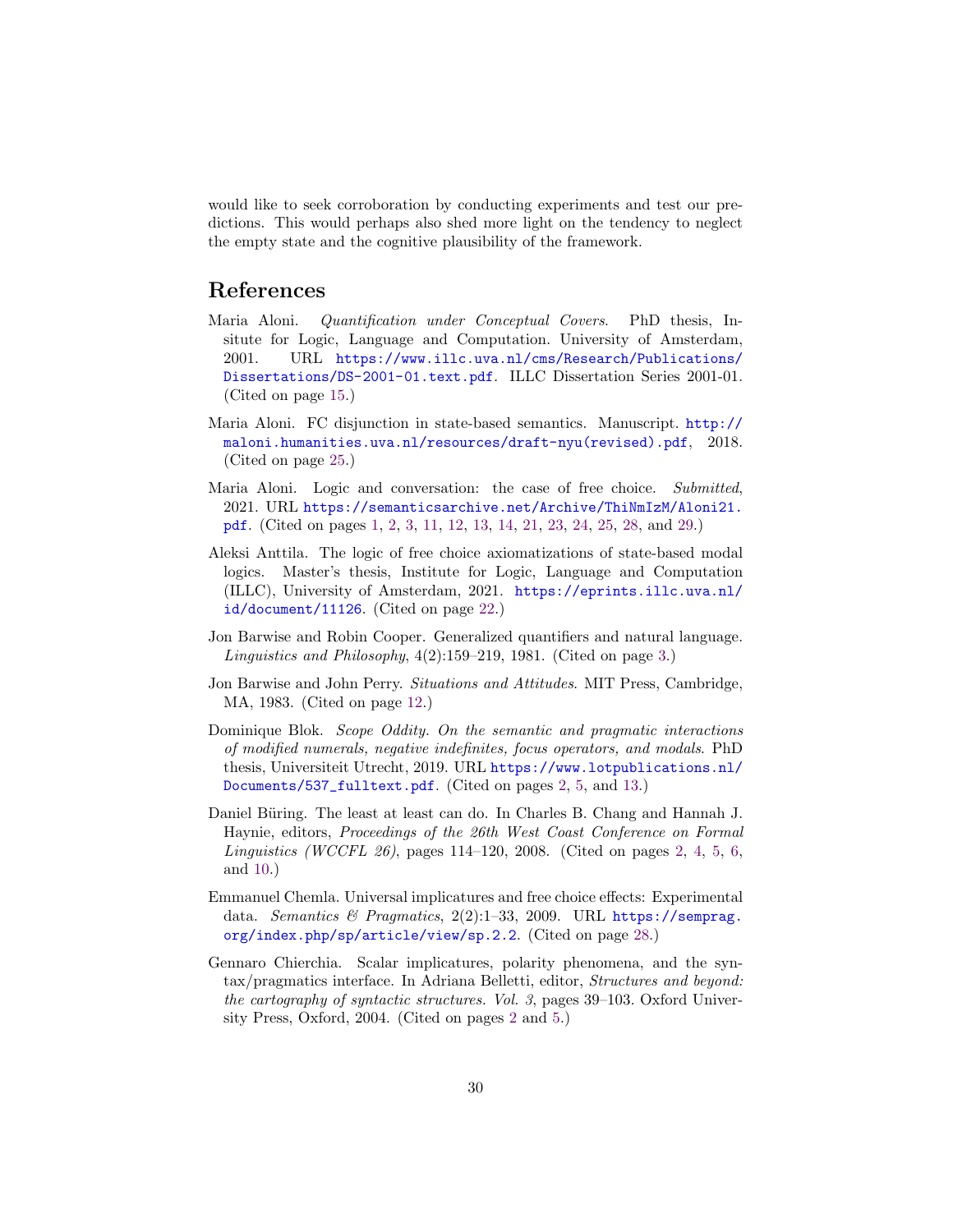- <span id="page-30-0"></span>Gennaro Chierchia, Danny Fox, and Benjamin Spector. Scalar implicature as a grammatical phenomenon. In Claudia Maienborn, Klaus von Heusinger, and Paul Portner, editors, Semantics. An International Handbook of Natural Language Meaning, volume 33/3 of Handbooks of Linguistics and Communication Science (HSK), chapter 87, pages 2297–2332. Mouton de Gruyter, 2012. (Cited on pages [2,](#page-1-3) [5,](#page-4-0) and [9.](#page-8-4))
- <span id="page-30-10"></span>Ivano Ciardelli. Questions in Logic. PhD thesis, Institute for Logic, Language and Computation. University of Amsterdam, 2016. URL [https:](https://www.illc.uva.nl/cms/Research/Publications/Dissertations/DS-2016-01.text.pdf) [//www.illc.uva.nl/cms/Research/Publications/Dissertations/](https://www.illc.uva.nl/cms/Research/Publications/Dissertations/DS-2016-01.text.pdf) [DS-2016-01.text.pdf](https://www.illc.uva.nl/cms/Research/Publications/Dissertations/DS-2016-01.text.pdf). ILLC Dissertation Series 2016-01. (Cited on page [20.](#page-19-3))
- <span id="page-30-5"></span>Ivano Ciardelli and Floris Roelofsen. Inquisitive logic. Journal of Philosophical Logic, 40(1):55–94, 2011. (Cited on pages [13](#page-12-1) and [18.](#page-17-0))
- <span id="page-30-6"></span>Ivano Ciardelli, Jeroen Groenendijk, and Floris Roelofsen. Inquisitive semantics. Oxford University Press, 2018. URL [https://library.oapen.org/handle/](https://library.oapen.org/handle/20.500.12657/25127) [20.500.12657/25127](https://library.oapen.org/handle/20.500.12657/25127). (Cited on pages [13](#page-12-1) and [18.](#page-17-0))
- <span id="page-30-7"></span>Elizabeth Coppock and Thomas Brochhagen. Raising and resolving issues with scalar modifiers. Semantics and Pragmatics, 6(3):1–57, 2013. [http://dx.](http://dx.doi.org/10.3765/sp.6.3) [doi.org/10.3765/sp.6.3](http://dx.doi.org/10.3765/sp.6.3). (Cited on page [13.](#page-12-1))
- <span id="page-30-2"></span>Alexandre Cremers, Liz Coppock, Jakub Dotlaˇcil, and Floris Roelofsen. Ignorance implicatures of modified numerals. Submitted. [https:](https://semanticsarchive.net/Archive/mM4OWQ4N/CCDR-ModifiedNumerals.html) [//semanticsarchive.net/Archive/mM4OWQ4N/CCDR-ModifiedNumerals.](https://semanticsarchive.net/Archive/mM4OWQ4N/CCDR-ModifiedNumerals.html) [html](https://semanticsarchive.net/Archive/mM4OWQ4N/CCDR-ModifiedNumerals.html), 2019. (Cited on page [2.](#page-1-3))
- <span id="page-30-8"></span>Maxwell J. Cresswell. Possibility semantics for intuitionistic logic. The Australasian Journal of Logic, 2, 2004. (Cited on page [13.](#page-12-1))
- <span id="page-30-1"></span>Luka Crnič, Emmanuel Chemla, and Danny Fox. Scalar implicatures of embedded disjunction. Natural Language Semantics, 23(4):271–305, 2015. (Cited on pages [2](#page-1-3) and [8.](#page-7-0))
- <span id="page-30-3"></span>Chris Cummins, Uli Sauerland, and Stephanie Solt. Granularity and scalar implicature in numerical expressions. Linguistics and Philosophy, 35(2): 135–169, 2012. URL [https://link.springer.com/content/pdf/10.1007/](https://link.springer.com/content/pdf/10.1007/s10988-012-9114-0.pdf) [s10988-012-9114-0.pdf](https://link.springer.com/content/pdf/10.1007/s10988-012-9114-0.pdf). (Cited on page [3.](#page-2-2))
- <span id="page-30-9"></span>Paul Dekker. Transsentential Meditations: Ups and Downs in Dynamic Semantics. PhD thesis, Institute for Logic, Language and Computation. Universiteit van Amsterdam, 1993. URL [https://www.illc.uva.nl/cms/Research/](https://www.illc.uva.nl/cms/Research/Publications/Dissertations/DS-1993-01.text.pdf) [Publications/Dissertations/DS-1993-01.text.pdf](https://www.illc.uva.nl/cms/Research/Publications/Dissertations/DS-1993-01.text.pdf). ILLC Dissertation Series 1993-01. (Cited on page [15.](#page-14-2))
- <span id="page-30-4"></span>Paul Dekker. Dynamic Semantics, volume 91 of Studies in Linguistics and Philosophy. Springer, 2012. (Cited on page [13.](#page-12-1))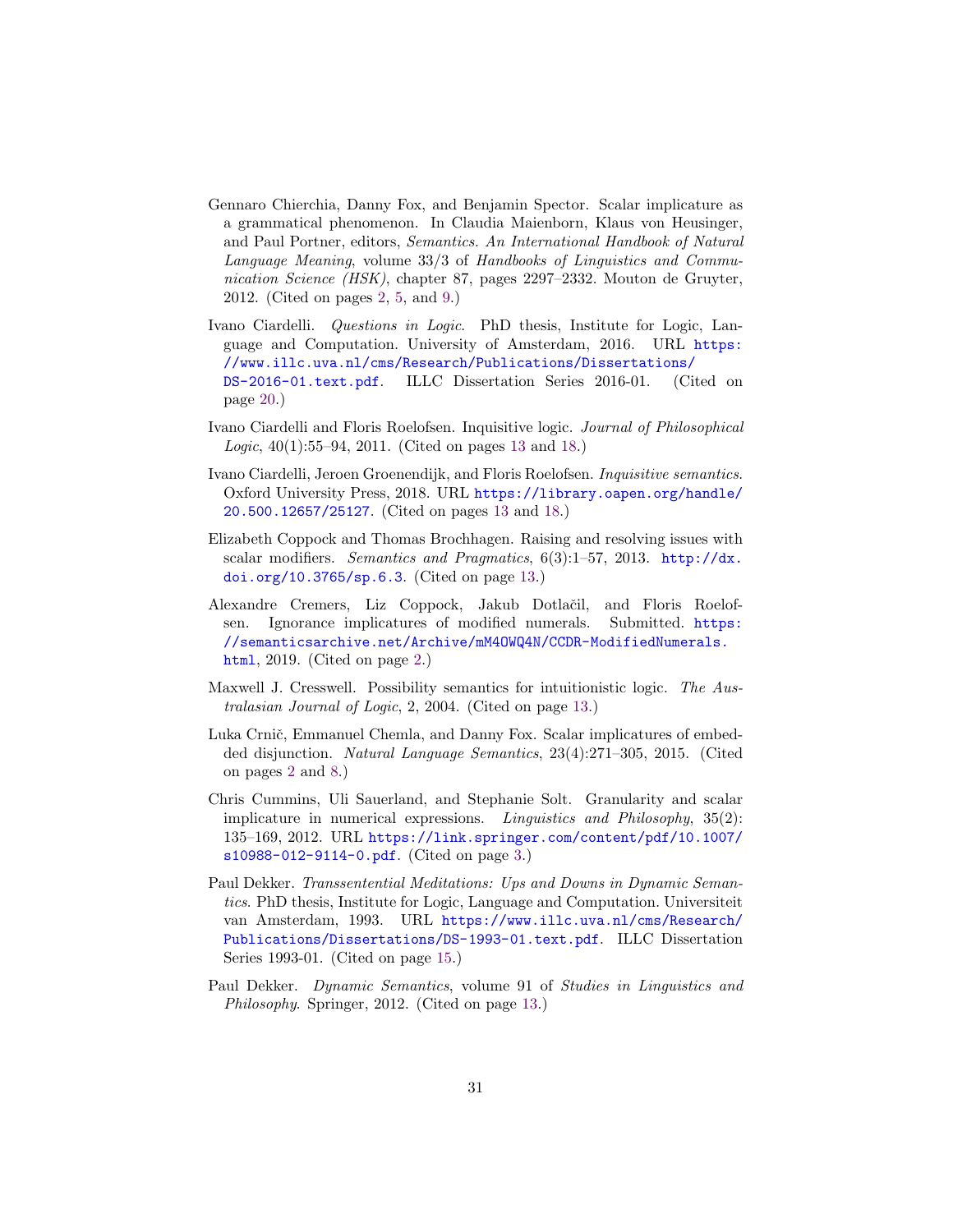- <span id="page-31-7"></span>Kit Fine. Truthmaker Semantics, chapter 22, pages 556–577. John Wiley & Sons, Ltd, 2017. ISBN 9781118972090. doi: https://doi.org/10.1002/ 9781118972090.ch22. URL [https://onlinelibrary.wiley.com/doi/abs/](https://onlinelibrary.wiley.com/doi/abs/10.1002/9781118972090.ch22) [10.1002/9781118972090.ch22](https://onlinelibrary.wiley.com/doi/abs/10.1002/9781118972090.ch22). (Cited on page [12.](#page-11-1))
- <span id="page-31-4"></span>Danny Fox. Free choice disjunction and the theory of scalar implicatures. In Uli Sauerland and Penka Stateva, editors, Presupposition and implicature in compositional semantics, Palgrave Studies in Pragmatics, Language and Cognition, pages 71–120. Palgrave Macmillan, 2007. (Cited on pages [2,](#page-1-3) [5,](#page-4-0) [7,](#page-6-0) and [9.](#page-8-4))
- <span id="page-31-6"></span>Gerald Gazdar. Formal Pragmatics for Natural Language. PhD thesis, University of Reading, 1976. (Cited on page [4.](#page-3-0))
- <span id="page-31-1"></span>Bart Geurts and Rick Nouwen. At least et al.: the semantics of scalar modifiers. Language, 83(3):533–559, 2007. (Cited on pages [2](#page-1-3) and [6.](#page-5-0))
- <span id="page-31-2"></span>Herbert Paul Grice. Logic and conversation. In Peter Cole and Jerry L. Morgan, editors, Syntax and Semantics, vol. 3: Speech Acts, pages 41–58. Academic Press, New York, 1975. Reprinted in Grice, Paul: 1989. Studies in the Way of Words. Cambridge, Massachusetts: Harvard University Press, pp 22–40. <www.ucl.ac.uk/ls/studypacks/Grice-Logic.pdf>. (Cited on page [2.](#page-1-3))
- <span id="page-31-3"></span>Herbert Paul Grice. Studies in the Ways of Words. Harvard University Press, 1989. Reprinted from a 1957 article. (Cited on pages [2](#page-1-3) and [4.](#page-3-0))
- <span id="page-31-10"></span>Jeroen Groenendijk and Martin Stokhof. Dynamic predicate logic. Linguistics and Philosophy, 14(1):39–100, 1991. (Cited on page [13.](#page-12-1))
- <span id="page-31-11"></span>Jeroen Groenendijk, Martin Stokhof, and Frank Veltman. Coreference and modality. In Shalom Lappin, editor, The Handbook of Contemporary Semantic Theory, pages 179–213. Blackwell, Oxford, 1996. (Cited on page [13.](#page-12-1))
- <span id="page-31-0"></span>Martin Hackl. Comparative Quantifiers. PhD thesis, Massachusetts Institute of Technology, 2001. (Cited on page [1.](#page-0-1))
- <span id="page-31-12"></span>Peter Hawke and Shane Steinert-Threlkeld. Informational dynamics of epistemic possibility modals. Synthese, 195(10):4309–4342, 2018. (Cited on page [13.](#page-12-1))
- <span id="page-31-13"></span>Irene Heim. The Semantics of Definite and Indefinite Noun Phrases. PhD thesis, University of Massachusetts, 1982. (Cited on page [15.](#page-14-2))
- <span id="page-31-8"></span>Wesley H. Holliday. Possibility frames and forcing for modal logic. Technical report, UC Berkeley: Group in Logic and the Methodology of Science, 2018. Retrieved from <https://escholarship.org/uc/item/0tm6b30q>. (Cited on page [12.](#page-11-1))
- <span id="page-31-9"></span>I Lloyd Humberstone. From worlds to possibilities. Journal of Philosophical Logic, 10(3):313–339, 1981. (Cited on page [12.](#page-11-1))
- <span id="page-31-5"></span>Hans Kamp. Free choice permission. Proceedings of the Aristotelian Soci-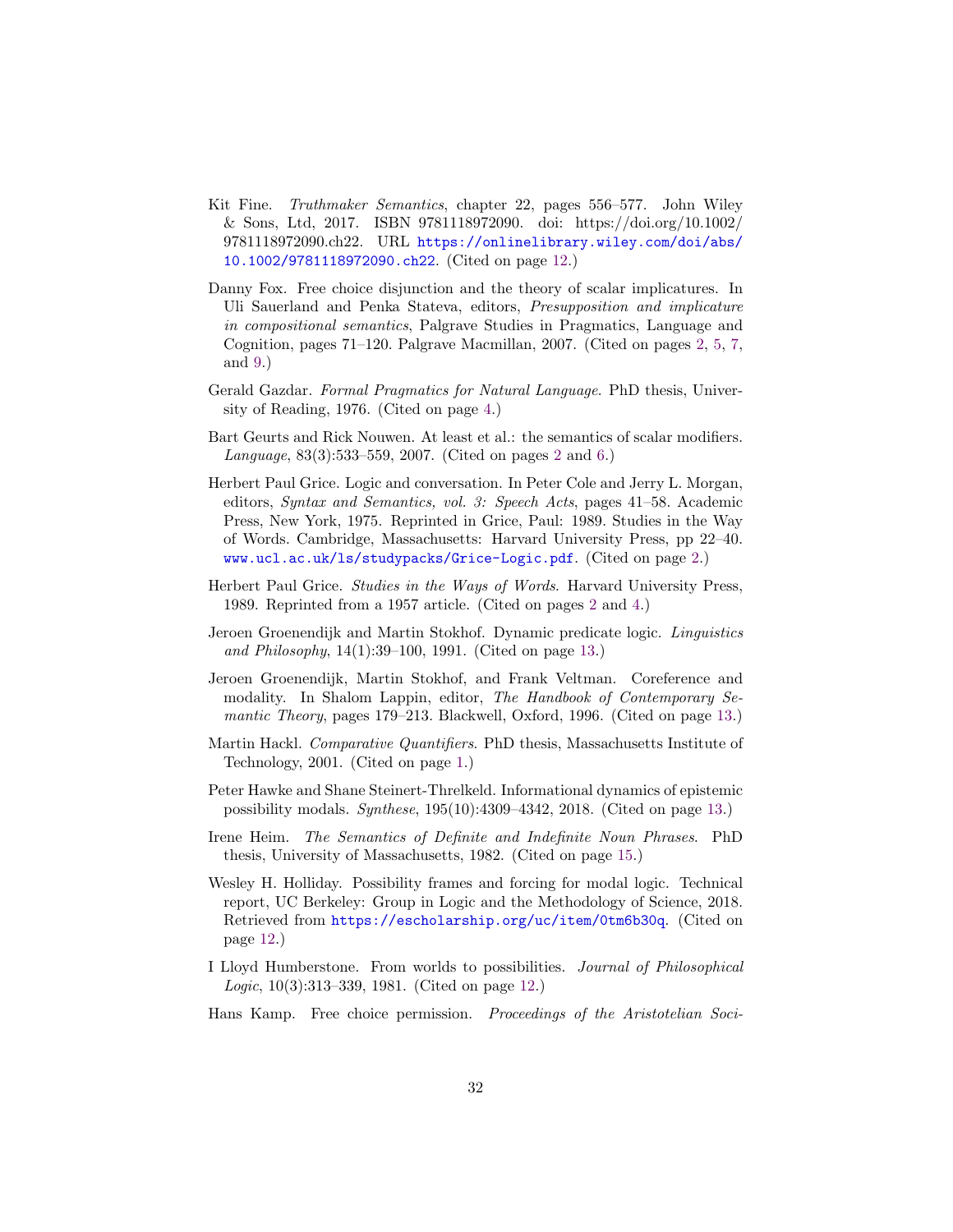<span id="page-32-11"></span> $ety, 74(1):57–74, 1974.$  <https://doi.org/10.1093/aristotelian/74.1.57>. (Cited on pages [3](#page-2-2) and [8.](#page-7-0))

- <span id="page-32-3"></span>Christopher Kennedy. A "de-Fregean" semantics (and neo-Gricean pragmatics) for modified and unmodified numerals. Semantics and Pragmatics, 8: 1–44, 2015. URL <https://semprag.org/article/view/sp.8.10>. (Cited on pages [2,](#page-1-3) [3,](#page-2-2) and [6.](#page-5-0))
- <span id="page-32-7"></span>Nathan Klinedinst. Plurality and Possibility. PhD thesis, University of California, Los Angeles, 2007. (Cited on page [7.](#page-6-0))
- <span id="page-32-10"></span>Juha Kontinen and Jouko Väänänen. On definability in dependence logic. Journal of Logic, Language and Information, 18(3):317– 332, 2009. URL [https://link.springer.com/content/pdf/10.1007/](https://link.springer.com/content/pdf/10.1007/s10849-009-9082-0.pdf) [s10849-009-9082-0.pdf](https://link.springer.com/content/pdf/10.1007/s10849-009-9082-0.pdf). (Cited on page [18.](#page-17-0))
- <span id="page-32-6"></span>Manfred Krifka. An outline of genericity. Technical Report SNS-Bericht 87–25, Seminar für natürlich-sprachliche Systeme, Tübingen University, Germany, 1987. (Cited on page [3.](#page-2-2))
- <span id="page-32-1"></span>Rick Nouwen. What's in a quantifier? In Martin Everaert, editor, The linguistics enterprise. From knowledge of language to knowledge in linguistics, volume 150 of Linguistik aktuell/linguistics today, pages 235–256. John Benjamins Pub. Co., 2010a. (Cited on page [1.](#page-0-1))
- <span id="page-32-0"></span>Rick Nouwen. Two kinds of modified numerals. Semantics and Pragmatics, 3(3): 1–41, 2010b. URL <http://dx.doi.org/10.3765/sp.3.3>. (Cited on pages [1,](#page-0-1) [2,](#page-1-3) [5,](#page-4-0) and [6.](#page-5-0))
- David Peleg. Concurrent dynamic logic. J. ACM, 34(2):450–479, apr 1987. ISSN 0004-5411. doi: 10.1145/23005.23008. URL [https://doi.org/10.](https://doi.org/10.1145/23005.23008) [1145/23005.23008](https://doi.org/10.1145/23005.23008). (Not cited.)
- <span id="page-32-2"></span>Uli Sauerland. Scalar implicatures in complex sentences. Linguistics and Philosophy, 27(3):367–391, 2004. (Cited on pages [2](#page-1-3) and [5.](#page-4-0))
- <span id="page-32-4"></span>Bernhard Schwarz. At least and quantity implicature: Choices and consequences. In Maria Aloni, Michael Franke, and Floris Roelofsen, editors, Proceedings of the 19th Amsterdam Colloquium, pages 187–194. Institute for Logic, Language and Computation, 2013. (Cited on pages [2,](#page-1-3) [3,](#page-2-2) and [6.](#page-5-0))
- <span id="page-32-5"></span>Bernhard Schwarz. At least and ignorance: A reply to Coppock & Brochhagen 2013. Semantics and Pragmatics, 9:1–17, 2016. URL [https://semprag.org/](https://semprag.org/article/view/sp.9.10) [article/view/sp.9.10](https://semprag.org/article/view/sp.9.10). (Cited on page [2.](#page-1-3))
- <span id="page-32-8"></span>Benjamin Spector. Aspects de la pragmatique des opérateurs logiques. PhD thesis, University of Paris VII, 2006. (Cited on page [7.](#page-6-0))
- <span id="page-32-9"></span>Robert Stalnaker. Indicative conditionals. Philosophia, 5(3):269–286, 1975. Reprinted in [Stalnaker](#page-33-6) [\(1999\)](#page-33-6), Chapter 3. (Cited on page [11.](#page-10-5))